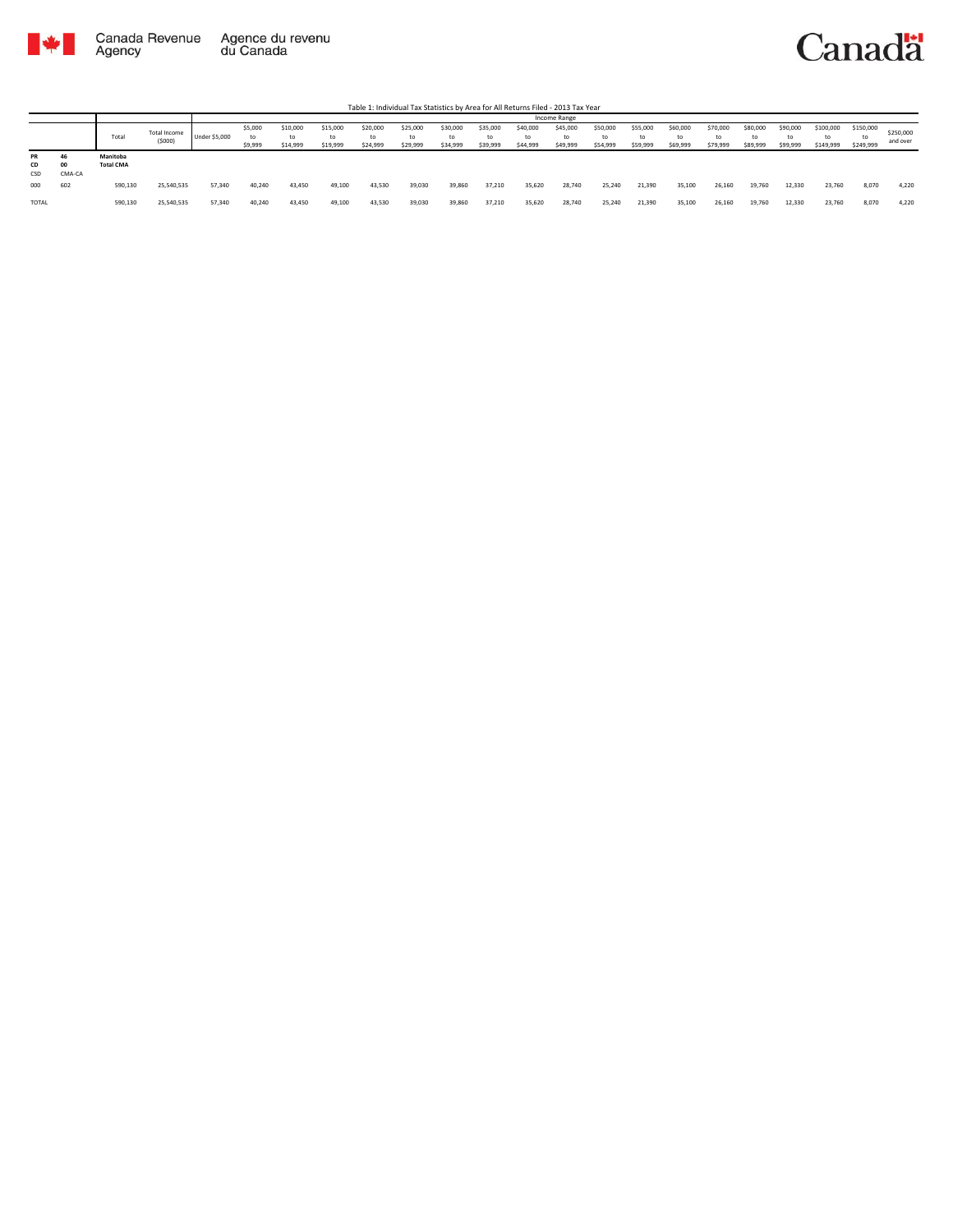

|              |        |                 |              |               |         |          |          |          |          |          |          |          | Income Range |          |          |          |          |          |          |           |           |           |
|--------------|--------|-----------------|--------------|---------------|---------|----------|----------|----------|----------|----------|----------|----------|--------------|----------|----------|----------|----------|----------|----------|-----------|-----------|-----------|
|              |        |                 | Total Income |               | \$5,000 | \$10,000 | \$15,000 | \$20,000 | \$25,000 | \$30,000 | \$35,000 | \$40,000 | \$45,000     | \$50,000 | \$55,000 | \$60,000 | \$70,000 | \$80,000 | \$90,000 | \$100,000 | \$150,000 | \$250,000 |
|              |        | Total           | (5000)       | Under \$5,000 |         | to       |          | to       | to       | to       | to       | to       |              | to       | to       | to       | to       | to       | to       | to        |           | and over  |
|              |        |                 |              |               | \$9,999 | \$14,999 | \$19,999 | \$24,999 | \$29,999 | \$34,999 | \$39,999 | \$44,999 | \$49,999     | \$54,999 | \$59,999 | \$69,999 | \$79,999 | \$89,999 | \$99,999 | \$149,999 | \$249,999 |           |
| PR           | 46     | Manitoba        |              |               |         |          |          |          |          |          |          |          |              |          |          |          |          |          |          |           |           |           |
| CD           | 00     | <b>Total CA</b> |              |               |         |          |          |          |          |          |          |          |              |          |          |          |          |          |          |           |           |           |
| CSD          | CMA-CA |                 |              |               |         |          |          |          |          |          |          |          |              |          |          |          |          |          |          |           |           |           |
| 000          | 605    | 15,270          | 552,966      | 1,680         | 1,090   | 1,330    | 1,540    | 1,330    | 1,150    | 1,150    | 1,010    | 950      | 690          | 580      | 450      | 760      | 450      | 350      | 200      | 370       | 130       | 70        |
| 000          | 607    | 13,380          | 467,344      | 980           | 1,220   | 1,780    | 1,380    | 1,070    | 890      | 1,020    | 730      | 780      | 610          | 490      | 390      | 620      | 420      | 340      | 180      | 340       | 100       | 40        |
| 000          | 610    | 43,920          | 1.844.754    | 3,020         | 3,190   | 4.010    | 3,560    | 3,230    | 2,980    | 3,430    | 2,990    | 2,640    | 2,060        | 1.730    | 1,620    | 2,720    | 2,060    | 1.460    | 840      | 1,590     | 540       | 240       |
| 000          | 640    | 9,440           | 481,357      | 1,110         | 590     | 580      | 570      | 510      | 470      | 450      | 470      | 400      | 390          | 330      | 300      | 510      | 450      | 520      | 470      | 1,160     | 150       | 30        |
|              |        |                 |              |               |         |          |          |          |          |          |          |          |              |          |          |          |          |          |          |           |           |           |
| <b>TOTAL</b> |        | 82,010          | 3,346,421    | 6,800         | 6,090   | 7,690    | 7,050    | 6,130    | 5,490    | 6,050    | 5,200    | 4.770    | 3.740        | 3,140    | 2,760    | 4,610    | 3,380    | 2,670    | 1,680    | 3,450     | 920       | 390       |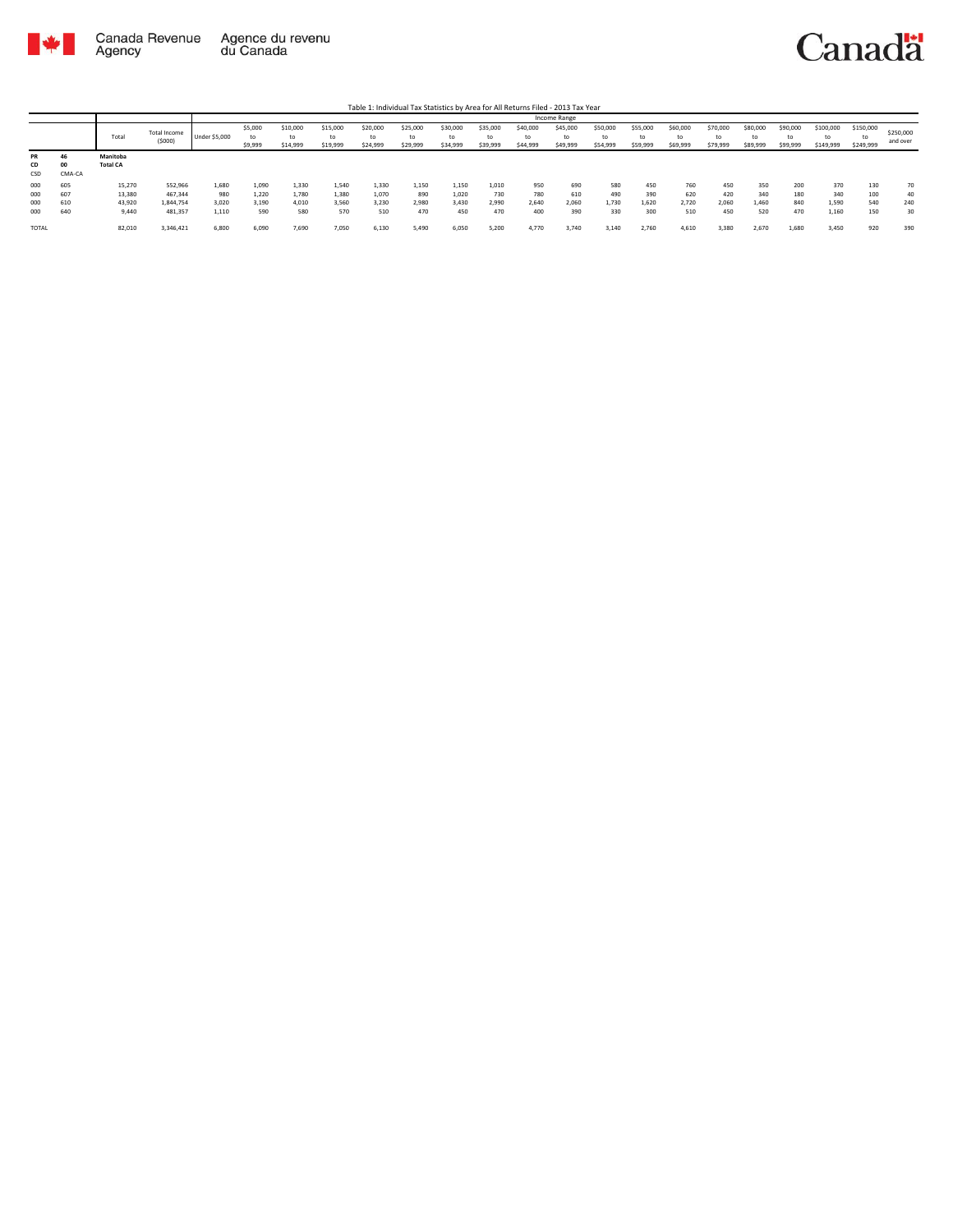

Table 1: Individual Tax Statistics by Area for All Returns Filed - 2013 Tax Year

|       |        |                |              |               |         |          |          |          |          |          |          |          | <b>Income Range</b> |          |          |          |          |          |          |           |           |           |
|-------|--------|----------------|--------------|---------------|---------|----------|----------|----------|----------|----------|----------|----------|---------------------|----------|----------|----------|----------|----------|----------|-----------|-----------|-----------|
|       |        |                | Total Income |               | \$5,000 | \$10,000 | \$15,000 | \$20,000 | \$25,000 | \$30,000 | \$35,000 | \$40,000 | \$45,000            | \$50,000 | \$55,000 | \$60,000 | \$70,000 | \$80,000 | \$90,000 | \$100,000 | \$150,000 | \$250,000 |
|       |        | Total          | (5000)       | Under \$5,000 | to      | to       | to       | to       | to       | to       | to       | to       | to                  | to       | to       | to       | to       | to       | to       | to        | to        |           |
|       |        |                |              |               | \$9,999 | \$14,999 | \$19,999 | \$24,999 | \$29,999 | \$34,999 | \$39,999 | \$44,999 | \$49,999            | \$54,999 | \$59,999 | \$69,999 | \$79,999 | \$89,999 | \$99,999 | \$149,999 | \$249,999 | and over  |
| PR    | 46     | Manitoba       |              |               |         |          |          |          |          |          |          |          |                     |          |          |          |          |          |          |           |           |           |
| CD    | 01     | Division No. 1 |              |               |         |          |          |          |          |          |          |          |                     |          |          |          |          |          |          |           |           |           |
| CSD   | CMA-CA |                |              |               |         |          |          |          |          |          |          |          |                     |          |          |          |          |          |          |           |           |           |
| 035   | 997    | 1,120          | 32,179       | 140           | 90      | 150      | 160      | 100      | 80       | 70       | 60       | 60       | 40                  | 40       | 30       | 40       | 30       | 20       |          | 20        |           |           |
| 039   | 997    | 970            | 28,968       | 90            | 90      | 110      | 140      | 90       | 70       | 70       | 60       | 50       | 40                  | 40       | 20       | 30       | 20       | 20       | 20       | 20        |           |           |
| 043   | 997    | 800            | 25,857       | 60            | 60      | 70       | 110      | 70       | 70       | 80       | 60       | 50       | 30                  | 20       | 30       | 40       | 20       | 10       |          |           |           |           |
| 046   | 998    | 1.170          | 39.708       | 90            | 100     | 110      | 120      | 110      | 100      | 110      | 70       | 60       | 70                  | 40       | 30       | 60       | 40       | 20       | 10       | 40        |           |           |
| 051   | 997    | 1,280          | 63.301       | 70            | 60      | 60       | 50       | 80       | 70       | 110      | 80       | 100      | 100                 | 70       | 70       | 100      | 100      | 50       | 40       | 70        | 20        |           |
| 057   | 997    | 2,080          | 89,719       | 110           | 120     | 160      | 190      | 180      | 130      | 180      | 140      | 130      | 120                 | 100      | 60       | 130      | 80       | 60       | 50       | 90        | 30        |           |
| 060   | 997    | 1,080          | 46.844       | 60            | 50      | 70       | 120      | 90       | 90       | 80       | 80       | 70       | 50                  | 50       | 40       | 80       | 40       | 40       | 20       | 50        | 10        |           |
| 070   | 998    | 150            | 5.503        | 20            |         |          |          |          |          | 10       | 20       | 10       |                     | 10       |          | 10       |          | 10       |          |           |           |           |
| 071   | 997    | 4,110          | 124,411      | 1,130         | 240     | 260      | 400      | 280      | 250      | 230      | 210      | 220      | 130                 | 120      | 90       | 140      | 120      | 90       | 50       | 100       | 30        | 20        |
| 075   | 998    | 320            | 10,910       | 70            | 20      | 30       | 30       | 30       | 20       | 20       | 20       | 20       | 10                  |          |          | 20       |          |          |          | 10        |           |           |
| 078   | 996    | 320            | 12,422       | 20            | 10      | 20       | 40       | 40       | 30       | 30       | 20       | 40       | 10                  | 10       | 10       | 20       | 10       |          |          |           |           |           |
| 094   | 997    | 1,020          | 41,279       | 70            | 50      | 80       | 110      | 90       | 90       | 90       | 60       | 60       | 60                  | 40       | 50       | 60       | 30       | 30       | 20       | 30        | 10        |           |
| TOTAL |        | 14,440         | 521,099      | 1,900         | 890     | 1,110    | 1,460    | 1,180    | 1,020    | 1,070    | 870      | 870      | 660                 | 560      | 450      | 720      | 490      | 360      | 250      | 430       | 120       | 40        |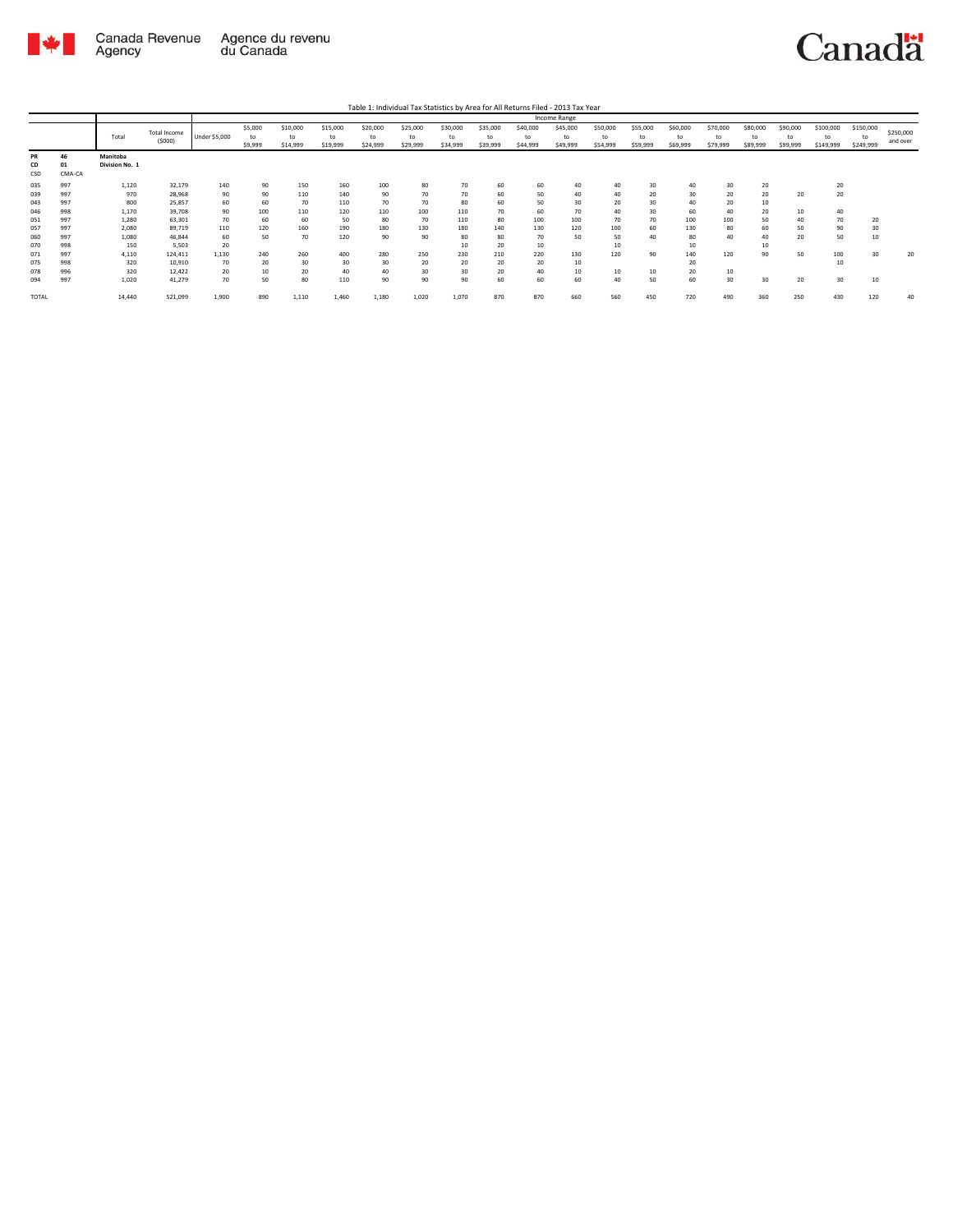

Table 1: Individual Tax Statistics by Area for All Returns Filed - 2013 Tax Year

|                        |                    |                            |                               |                   |                          |                            |                            |                            |                            |                            |                            |                            | Income Range               |                            |                            |                            |                            |                            |                            |                              |                              |                       |
|------------------------|--------------------|----------------------------|-------------------------------|-------------------|--------------------------|----------------------------|----------------------------|----------------------------|----------------------------|----------------------------|----------------------------|----------------------------|----------------------------|----------------------------|----------------------------|----------------------------|----------------------------|----------------------------|----------------------------|------------------------------|------------------------------|-----------------------|
|                        |                    | Total                      | <b>Total Income</b><br>(5000) | Under \$5,000     | \$5,000<br>to<br>\$9,999 | \$10,000<br>to<br>\$14,999 | \$15,000<br>to<br>\$19,999 | \$20,000<br>to<br>\$24,999 | \$25,000<br>to<br>\$29,999 | \$30,000<br>to<br>\$34,999 | \$35,000<br>to<br>\$39,999 | \$40,000<br>to<br>\$44,999 | \$45,000<br>to<br>\$49,999 | \$50,000<br>to<br>\$54,999 | \$55,000<br>to<br>\$59,999 | \$60,000<br>to<br>\$69,999 | \$70,000<br>to<br>\$79,999 | \$80,000<br>to<br>\$89,999 | \$90,000<br>to<br>\$99,999 | \$100,000<br>to<br>\$149,999 | \$150,000<br>to<br>\$249,999 | \$250,000<br>and over |
| <b>PR</b><br>CD<br>CSD | 46<br>02<br>CMA-CA | Manitoba<br>Division No. 2 |                               |                   |                          |                            |                            |                            |                            |                            |                            |                            |                            |                            |                            |                            |                            |                            |                            |                              |                              |                       |
| 025<br>026<br>027      | 997<br>999<br>998  | 1,330<br>50<br>280         | 40,021<br>90<br>692           | 210<br>40<br>250  | 90<br>20                 | 130                        | 140                        | 130                        | 80                         | 100                        | 80                         | 90                         | 50                         | 50                         | 30                         | 60                         | 30                         | 30                         | 10                         | 20                           |                              |                       |
| 032<br>037             | 997<br>997         | 2,020<br>1,210             | 72,224<br>47,798              | 150<br>80         | 120<br>60                | 180<br>80                  | 210<br>110                 | 170<br>90                  | 190<br>90                  | 160<br>100                 | 130<br>80                  | 130<br>80                  | 100<br>80                  | 90<br>60                   | 70<br>40                   | 110<br>80                  | 60<br>60                   | 40<br>50                   | 30<br>30                   | 50<br>30                     |                              |                       |
| 041<br>046<br>053      | 996<br>996<br>996  | 6.560<br>2,800<br>2,240    | 220,237<br>128,850<br>73,505  | 790<br>230<br>260 | 470<br>170<br>160        | 650<br>170<br>220          | 620<br>200<br>210          | 500<br>180<br>190          | 490<br>170<br>170          | 460<br>190<br>190          | 480<br>170<br>140          | 370<br>170<br>130          | 310<br>150<br>140          | 250<br>140<br>80           | 210<br>120<br>70           | 340<br>190<br>120          | 190<br>160<br>70           | 150<br>120<br>40           | 90<br>90<br>20             | 150<br>140<br>40             | 30<br>40                     | 10<br>20              |
| 057<br>061             | 996<br>996         | 1,780<br>3,810             | 65,764<br>146,485             | 150<br>330        | 90<br>240                | 140<br>330                 | 190<br>350                 | 160<br>320                 | 130<br>260                 | 140<br>290                 | 120<br>230                 | 120<br>240                 | 120<br>200                 | 90<br>180                  | 70<br>150                  | 110<br>220                 | 50<br>150                  | 40<br>100                  | 20<br>70                   | 40<br>120                    | 40                           |                       |
| <b>TOTAL</b>           |                    | 22,080                     | 795,667                       | 2,470             | 1,420                    | 1,890                      | 2,040                      | 1.740                      | 1,590                      | 1,620                      | 1.440                      | 1,340                      | 1,150                      | 940                        | 770                        | 1,230                      | 770                        | 560                        | 350                        | 580                          | 140                          | 50                    |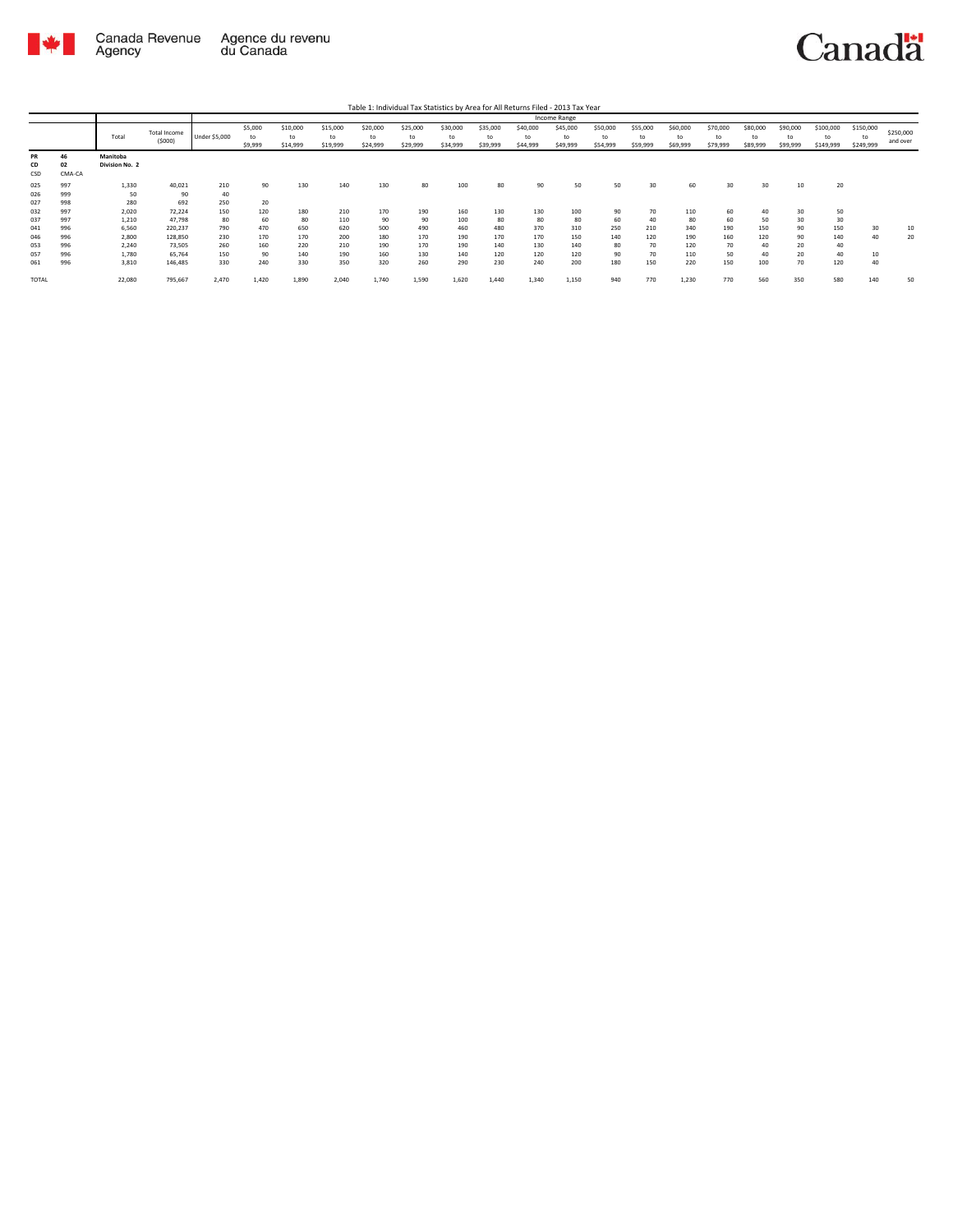

Table 1: Individual Tax Statistics by Area for All Returns Filed - 2013 Tax Year

|                 |                    |                            |                               |                      |                          |                            |                            |                            |                            |                            |                            |                            | Income Range               |                            |                            |                            |                            |                            |                            |                              |                              |                       |
|-----------------|--------------------|----------------------------|-------------------------------|----------------------|--------------------------|----------------------------|----------------------------|----------------------------|----------------------------|----------------------------|----------------------------|----------------------------|----------------------------|----------------------------|----------------------------|----------------------------|----------------------------|----------------------------|----------------------------|------------------------------|------------------------------|-----------------------|
|                 |                    | Total                      | <b>Total Income</b><br>(5000) | <b>Under \$5,000</b> | \$5,000<br>to<br>\$9,999 | \$10,000<br>to<br>\$14,999 | \$15,000<br>to<br>\$19,999 | \$20,000<br>to<br>\$24,999 | \$25,000<br>to<br>\$29,999 | \$30,000<br>to<br>\$34,999 | \$35,000<br>to<br>\$39,999 | \$40,000<br>to<br>\$44,999 | \$45,000<br>to<br>\$49,999 | \$50,000<br>to<br>\$54,999 | \$55,000<br>to<br>\$59,999 | \$60,000<br>to<br>\$69,999 | \$70,000<br>to<br>\$79,999 | \$80,000<br>to<br>\$89,999 | \$90,000<br>to<br>\$99,999 | \$100,000<br>to<br>\$149,999 | \$150,000<br>to<br>\$249,999 | \$250,000<br>and over |
| PR<br>CD<br>CSD | 46<br>03<br>CMA-CA | Manitoba<br>Division No. 3 |                               |                      |                          |                            |                            |                            |                            |                            |                            |                            |                            |                            |                            |                            |                            |                            |                            |                              |                              |                       |
| 030             | 997                | 1,200                      | 46,152                        | 140                  | 70                       | 80                         | 100                        | 110                        | 100                        | 90                         | 90                         | 70                         | 60                         | 50                         | 40                         | 60                         | 50                         | 30                         | 30                         | 40                           | 10                           |                       |
| 033             | 998                | 600                        | 22,785                        | 40                   | 50                       | 40                         | 70                         | 50                         | 50                         | 50                         | 30                         | 40                         | 30                         | 30                         | 20                         | 30                         | 20                         | 20                         | 10                         | 20                           |                              |                       |
| 036             | 998                | 1,410                      | 47.846                        | 190                  | 110                      | 100                        | 130                        | 120                        | 120                        | 110                        | 110                        | 80                         | 80                         | 50                         | 40                         | 50                         | 30                         | 20                         | 20                         | 30                           | 20                           |                       |
| 038             | 999                | 370                        | 11,982                        | 50                   | 40                       | 30                         | 30                         | 30                         | 20                         | 30                         | 30                         | 30                         | 20                         | 10                         | 10                         | 20                         | 10                         | 10                         |                            |                              |                              |                       |
| 040             | 998                | 2,810                      | 109,375                       | 250                  | 190                      | 240                        | 270                        | 270                        | 220                        | 210                        | 210                        | 180                        | 130                        | 120                        | 70                         | 130                        | 100                        | 70                         | 30                         | 80                           | 30                           | 10                    |
| 042             | 998                | 1,040                      | 32,286                        | 170                  | 80                       | 70                         | 90                         | 80                         | 80                         | 80                         | 80                         | 80                         | 60                         | 40                         | 30                         | 40                         | 20                         | 20                         |                            |                              |                              |                       |
| 047             | 998                | 2.430                      | 68,051                        | 460                  | 200                      | 220                        | 210                        | 180                        | 190                        | 170                        | 210                        | 150                        | 120                        | 60                         | 60                         | 70                         | 40                         | 50                         | 20                         | 20                           |                              |                       |
| 050             | 998                | 11,470                     | 386,662                       | 1.490                | 900                      | 1,070                      | 1,160                      | 930                        | 820                        | 850                        | 830                        | 810                        | 530                        | 400                        | 270                        | 420                        | 330                        | 200                        | 100                        | 240                          | 80                           | 50                    |
| 053             | 998                | 7,230                      | 278,968                       | 540                  | 450                      | 600                        | 780                        | 620                        | 540                        | 590                        | 520                        | 460                        | 370                        | 270                        | 210                        | 370                        | 240                        | 220                        | 120                        | 220                          | 70                           | 30                    |
| 058             | 998                | 680                        | 25,896                        | 60                   | 50                       | 50                         | 80                         | 60                         | 50                         | 50                         | 40                         | 40                         | 40                         | 20                         | 20                         | 30                         | 30                         | 20                         |                            | 20                           |                              |                       |
| 062             | 998                | 720                        | 27.888                        | 70                   | 40                       | 60                         | 70                         | 50                         | 60                         | 60                         | 40                         | 60                         | 50                         | 30                         | 20                         | 30                         | 20                         | 20                         |                            | 20                           |                              |                       |
| 065             | 997                | 2,130                      | 95,210                        | 220                  | 150                      | 170                        | 150                        | 180                        | 140                        | 140                        | 150                        | 140                        | 120                        | 100                        | 70                         | 120                        | 80                         | 50                         | 40                         | 80                           | 30                           | 20                    |
| 067             | 998                | 1,390                      | 54.642                        | 110                  | 90                       | 110                        | 130                        | 120                        | 100                        | 110                        | 90                         | 90                         | 70                         | 60                         | 40                         | 70                         | 60                         | 40                         | 30                         | 40                           | 20                           |                       |
| 072             | 997                | 1,810                      | 78,190                        | 140                  | 110                      | 160                        | 180                        | 150                        | 150                        | 130                        | 100                        | 110                        | 90                         | 100                        | 60                         | 90                         | 80                         | 40                         | 30                         | 60                           | 20                           | 20                    |
| 074             | 998                | 3,090                      | 128,641                       | 210                  | 180                      | 220                        | 320                        | 270                        | 220                        | 230                        | 210                        | 190                        | 180                        | 130                        | 110                        | 150                        | 160                        | 100                        | 60                         | 100                          | 30                           | 30                    |
| <b>TOTAL</b>    |                    | 38,390                     | 1,414,576                     | 4,140                | 2,700                    | 3,230                      | 3,760                      | 3,220                      | 2,860                      | 2,880                      | 2,730                      | 2,530                      | 1,940                      | 1.470                      | 1,080                      | 1,690                      | 1,290                      | 900                        | 500                        | 960                          | 330                          | 190                   |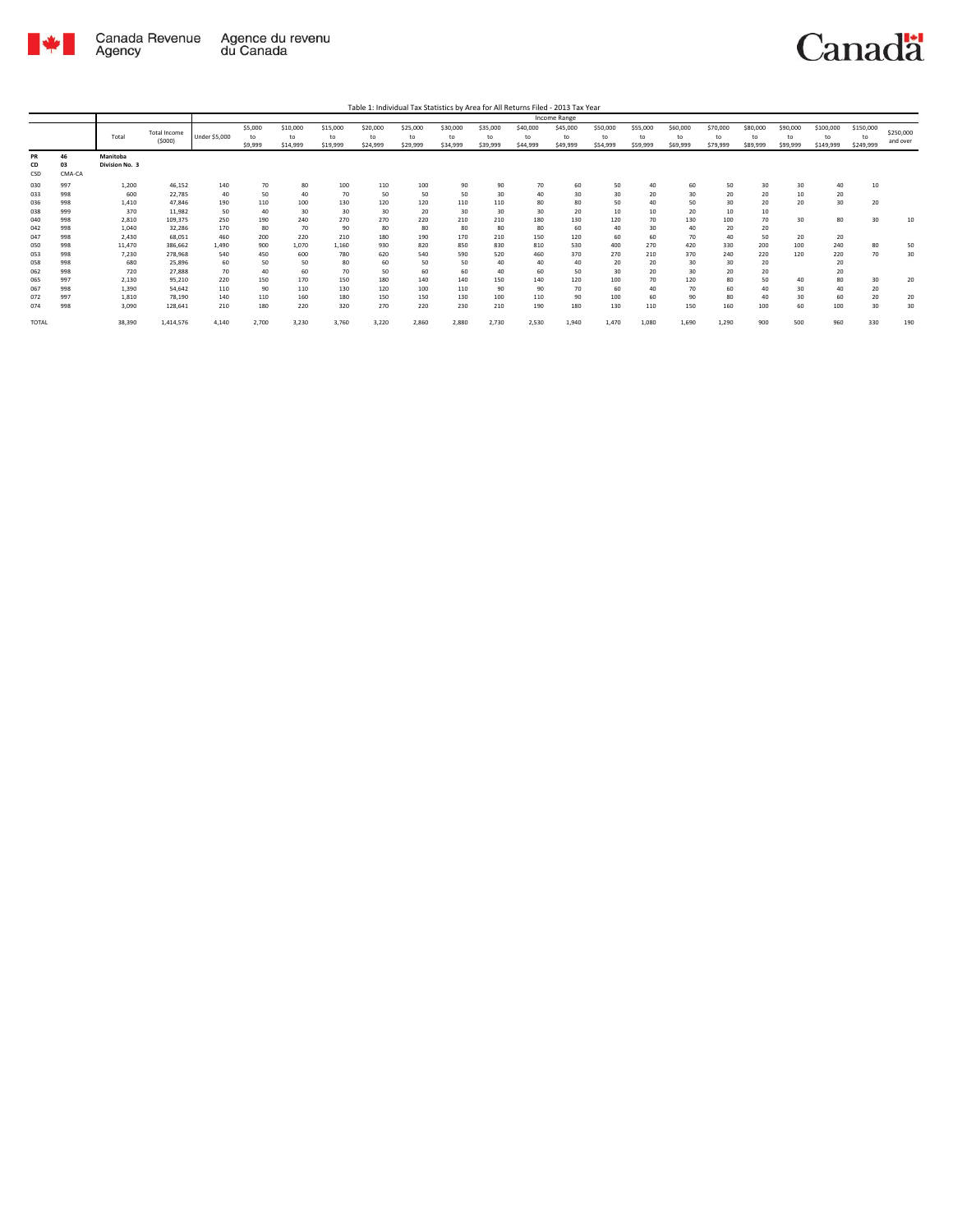

|                        |                    |                            |                        |               |                          |                            |                            |                            |                            |                            |                            |                            | Income Range               |                            |                            |                            |                            |                            |                            |                              |                              |                       |
|------------------------|--------------------|----------------------------|------------------------|---------------|--------------------------|----------------------------|----------------------------|----------------------------|----------------------------|----------------------------|----------------------------|----------------------------|----------------------------|----------------------------|----------------------------|----------------------------|----------------------------|----------------------------|----------------------------|------------------------------|------------------------------|-----------------------|
|                        |                    | Total                      | Total Income<br>(5000) | Under \$5,000 | \$5,000<br>to<br>\$9,999 | \$10,000<br>to<br>\$14,999 | \$15,000<br>to<br>\$19,999 | \$20,000<br>to<br>\$24,999 | \$25,000<br>to<br>\$29,999 | \$30,000<br>to<br>\$34,999 | \$35,000<br>to<br>\$39,999 | \$40,000<br>to<br>\$44,999 | \$45,000<br>to<br>\$49,999 | \$50,000<br>to<br>\$54,999 | \$55,000<br>to<br>\$59,999 | \$60,000<br>to<br>\$69,999 | \$70,000<br>to<br>\$79,999 | \$80,000<br>to<br>\$89,999 | \$90,000<br>to<br>\$99,999 | \$100,000<br>to<br>\$149,999 | \$150,000<br>to<br>\$249,999 | \$250,000<br>and over |
| <b>PR</b><br>CD<br>CSD | 46<br>04<br>CMA-CA | Manitoba<br>Division No. 4 |                        |               |                          |                            |                            |                            |                            |                            |                            |                            |                            |                            |                            |                            |                            |                            |                            |                              |                              |                       |
| 033                    | 998                | 790                        | 29,790                 | 70            | 50                       | 60                         | 70                         | 70                         | 60                         | 70                         | 70                         | 50                         | 40                         | 40                         | 20                         | 40                         | 30                         | 10                         | 20                         | 20                           |                              |                       |
| 035                    | 999                | 610                        | 23,056                 | 50            | 40                       | 50                         | 70                         | 60                         | 50                         | 50                         | 60                         | 40                         | 20                         | 20                         | 30                         | 20                         | 20                         | 10                         | 10                         | 10                           |                              |                       |
| 039                    | 998                | 730                        | 27,332                 | 50            | 30                       | 80                         | 100                        | 70                         | 60                         | 60                         | 50                         | 40                         | 50                         | 20                         | 20                         | 20                         | 20                         | 20                         | 10                         | 20                           |                              |                       |
| 044                    | 998                | 730                        | 27.607                 | 40            | 50                       | 60                         | 90                         | 80                         | 70                         | 50                         | 50                         | 50                         | 30                         | 30                         | 10                         | 30                         | 30                         | 20                         | 10                         | 20                           |                              |                       |
| 046                    | 999                | 550                        | 24,188                 | 30            | 30                       | 40                         | 60                         | 60                         | 40                         | 40                         | 50                         | 40                         | 40                         | 30                         | 30                         | 20                         | 10                         | 20                         |                            | 20                           |                              |                       |
| 051                    | 999                | 520                        | 16,522                 | 50            | 40                       | 50                         | 60                         | 40                         | 40                         | 50                         | 30                         | 30                         | 30                         | 20                         | 10                         | 20                         | 20                         | 10                         |                            |                              |                              |                       |
| 053                    | 999                | 170                        | 4,969                  | 20            | 10                       | 20                         | 20                         | 10                         | 20                         | 10                         | 10                         | 10                         |                            |                            |                            |                            |                            |                            |                            |                              |                              |                       |
| 057                    | 999                | 620                        | 20,372                 | 40            | 50                       | 60                         | 100                        | 60                         | 50                         | 40                         | 40                         | 40                         | 30                         | 30                         | 20                         | 20                         | 20                         | 10                         |                            | 10                           |                              |                       |
| 063                    | 998                | 1,670                      | 57,357                 | 280           | 120                      | 140                        | 190                        | 130                        | 120                        | 120                        | 100                        | 100                        | 70                         | 50                         | 50                         | 60                         | 40                         | 40                         | 20                         | 30                           | 20                           | 20                    |
| 066                    | 997                | 240                        | 9,676                  | 10            | 20                       | 10                         | 30                         | 20                         | 20                         | 20                         | 20                         | 20                         | 10                         |                            |                            | 10                         | 20                         |                            |                            |                              |                              |                       |
| 068                    | 998                |                            |                        |               |                          |                            |                            |                            |                            |                            |                            |                            |                            |                            |                            |                            |                            |                            |                            |                              |                              |                       |
| <b>TOTAL</b>           |                    | 6,620                      | 240,869                | 620           | 430                      | 560                        | 800                        | 590                        | 530                        | 510                        | 470                        | 420                        | 310                        | 250                        | 200                        | 250                        | 200                        | 150                        | 90                         | 140                          | 60                           | 50                    |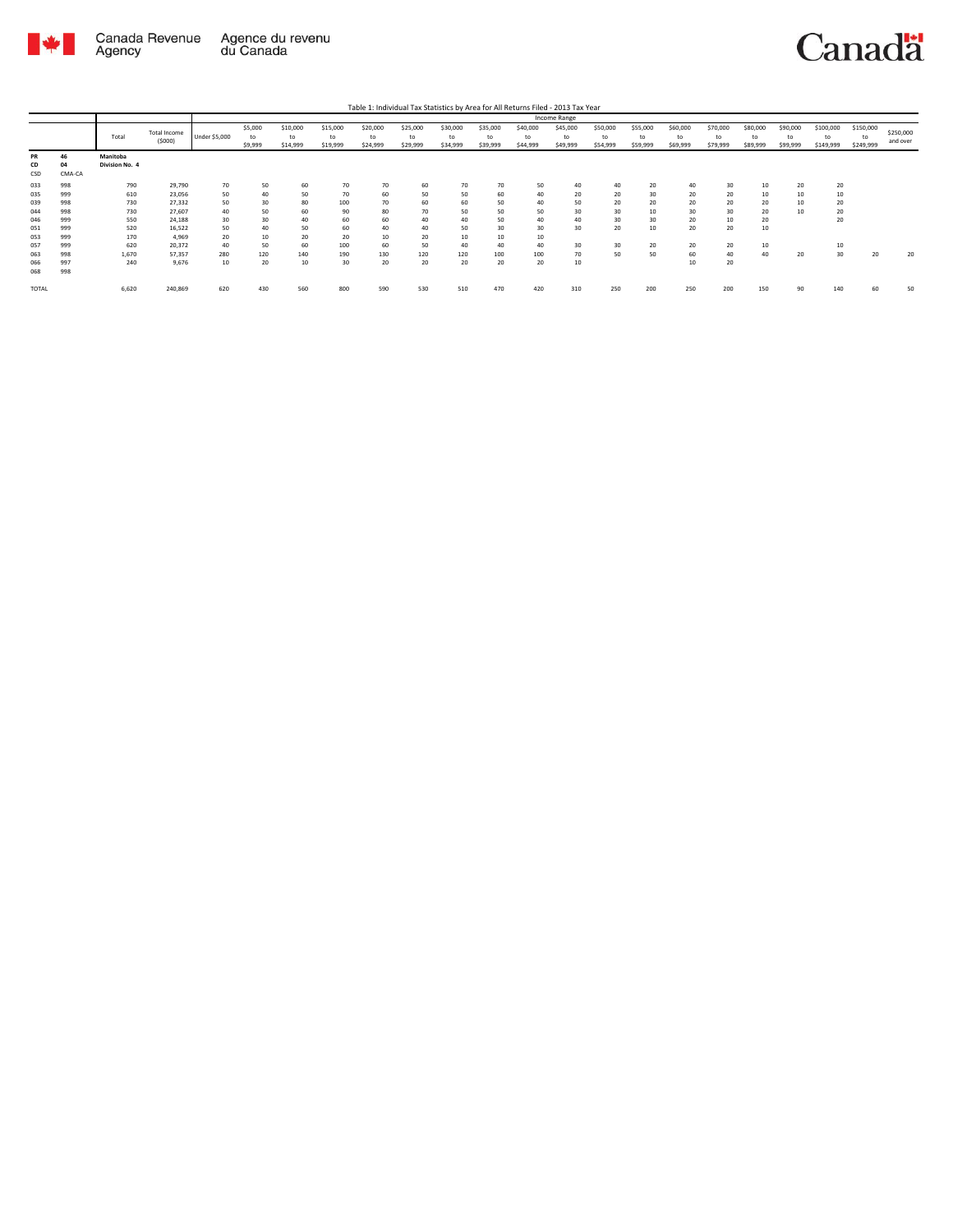

|                     |                    |                            |                               |                |                          |                            |                            | Table 1: Individual Tax Statistics by Area for All Returns Filed - 2013 Tax Year |                            |                            |                            |                            |                            |                            |                            |                            |                            |                            |                            |                              |                              |                       |
|---------------------|--------------------|----------------------------|-------------------------------|----------------|--------------------------|----------------------------|----------------------------|----------------------------------------------------------------------------------|----------------------------|----------------------------|----------------------------|----------------------------|----------------------------|----------------------------|----------------------------|----------------------------|----------------------------|----------------------------|----------------------------|------------------------------|------------------------------|-----------------------|
|                     |                    |                            |                               |                |                          |                            |                            |                                                                                  |                            |                            |                            |                            | Income Range               |                            |                            |                            |                            |                            |                            |                              |                              |                       |
|                     |                    | Total                      | <b>Total Income</b><br>(5000) | Under \$5,000  | \$5,000<br>to<br>\$9,999 | \$10,000<br>to<br>\$14,999 | \$15,000<br>to<br>\$19,999 | \$20,000<br>to<br>\$24,999                                                       | \$25,000<br>to<br>\$29,999 | \$30,000<br>to<br>\$34,999 | \$35,000<br>to<br>\$39,999 | \$40,000<br>to<br>\$44,999 | \$45,000<br>to<br>\$49,999 | \$50,000<br>to<br>\$54,999 | \$55,000<br>to<br>\$59,999 | \$60,000<br>to<br>\$69,999 | \$70,000<br>to<br>\$79,999 | \$80,000<br>to<br>\$89,999 | \$90,000<br>to<br>\$99,999 | \$100,000<br>to<br>\$149,999 | \$150,000<br>to<br>\$249,999 | \$250,000<br>and over |
| PR<br>CD<br>CSD     | 46<br>05<br>CMA-CA | Manitoba<br>Division No. 5 |                               |                |                          |                            |                            |                                                                                  |                            |                            |                            |                            |                            |                            |                            |                            |                            |                            |                            |                              |                              |                       |
| 025<br>031<br>033   | 998<br>998<br>998  | 4,630<br>30                | 191,844<br>1,572              | 280            | 250                      | 390                        | 520                        | 440                                                                              | 340                        | 330                        | 310                        | 330                        | 250                        | 190                        | 140                        | 230                        | 190                        | 140                        | 90                         | 130                          | 60                           | 30                    |
| 037<br>039<br>043   | 999<br>998<br>998  | 370<br>780<br>310          | 17,401<br>35,045<br>18,696    | 20<br>30<br>20 | 20<br>40<br>30           | 30<br>50<br>30             | 40<br>100<br>30            | 30<br>80<br>20                                                                   | 20<br>60<br>20             | 30<br>60<br>20             | 20<br>50<br>20             | 30<br>40<br>20             | 20<br>40                   | 20<br>40                   | 10 <sup>10</sup><br>20     | 30<br>50<br>10             | 30<br>30<br>10             | 10<br>20<br>20             | 20                         | 30<br>20                     | 10<br>10                     | 10<br>10              |
| 047<br>050<br>052   | 997<br>998<br>998  | 280<br>40<br>1,210         | 22,689<br>1,513<br>63,176     | 10<br>60       | 20<br>70                 | 20<br>80                   | 20<br>120                  | 20<br>90                                                                         | 10<br>90                   | 20<br>80                   | 20<br>70                   | 70                         | 10<br>60                   | 50                         | 10 <sub>10</sub><br>40     | 10<br>60                   | 10<br>80                   | 10<br>40                   | 30                         | 20<br>70                     | 20<br>30                     | 20<br>20              |
| 055<br>058<br>061   | 999<br>999<br>998  | 430<br>120<br>40           | 23,328<br>4.700<br>1.844      | 30<br>30       | 20                       | 30<br>10                   | 40<br>10                   | 40                                                                               | 20                         | 20                         | 10                         | 30                         | 20                         | 20                         | 10                         | 20                         | 30                         | 20                         | 10                         | 40                           | 20                           |                       |
| 063<br>067<br>070   | 998<br>997<br>997  | 610<br>420<br>580          | 24.772<br>18,818<br>22,253    | 40<br>20<br>70 | 30<br>30<br>30           | 60<br>40<br>40             | 80<br>30<br>60             | 40<br>40<br>50                                                                   | 50<br>30<br>40             | 40<br>30<br>50             | 40<br>30<br>40             | 40<br>40<br>30             | 40<br>20<br>30             | 20<br>20<br>20             | 20<br>10<br>20             | 30<br>20<br>30             | 30<br>20                   | 10<br>10<br>20             | 10<br>10                   | 20<br>10<br>10               | 10<br>10                     |                       |
| 076<br><b>TOTAL</b> | 997                | 9,860                      | 447,870                       | 620            | 550                      | 790                        | 1,060                      | 870                                                                              | 710                        | 690                        | 620                        | 650                        | 510                        | 400                        | 310                        | 510                        | 420                        | 310                        | 210                        | 370                          | 180                          | 120                   |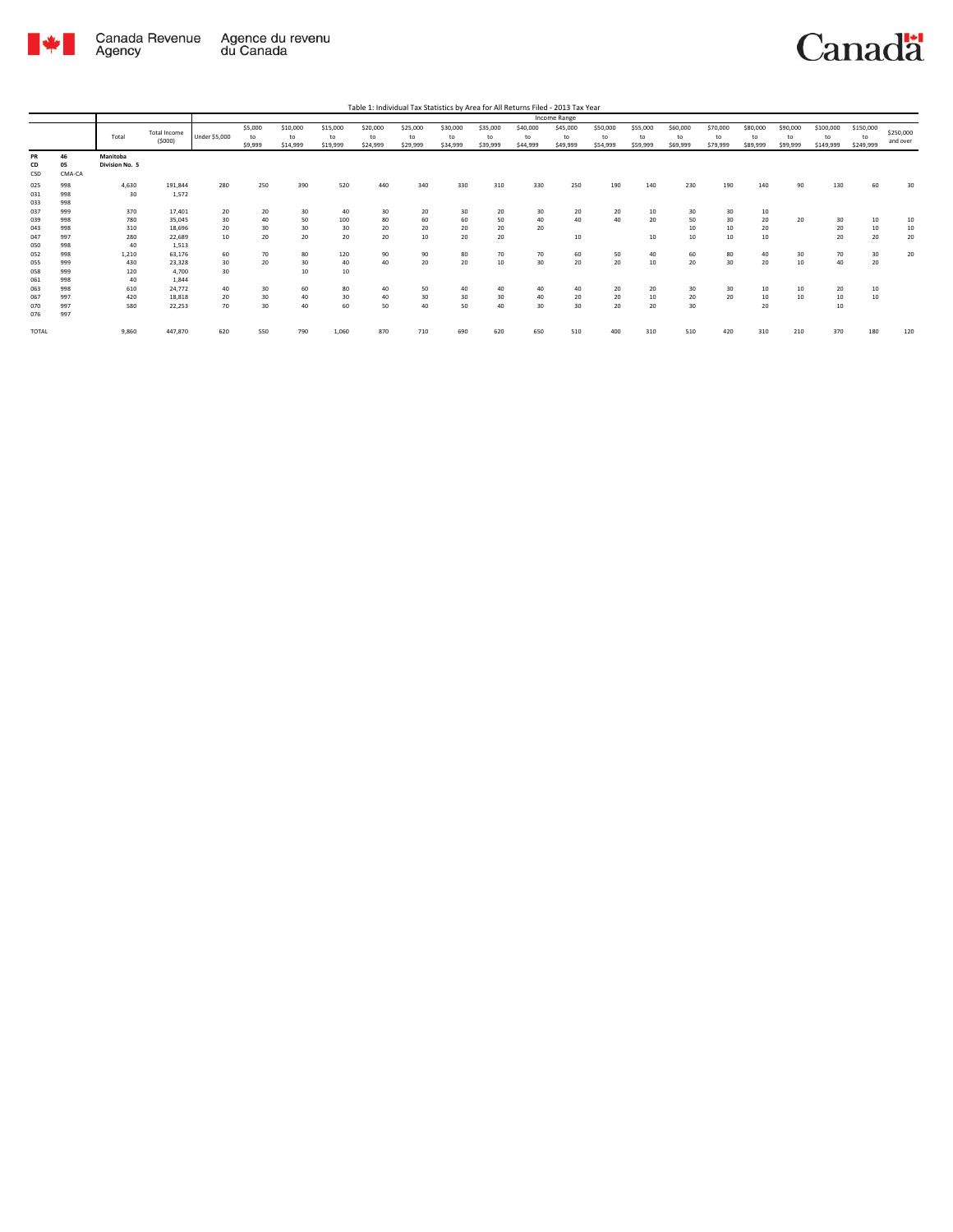

|                 |                           |                            |                        |               |                          |                            |                            |                            |                            |                            |                            |                            | Income Range               |                            |                            |                            |                            |                            |                            |                              |                              |                       |
|-----------------|---------------------------|----------------------------|------------------------|---------------|--------------------------|----------------------------|----------------------------|----------------------------|----------------------------|----------------------------|----------------------------|----------------------------|----------------------------|----------------------------|----------------------------|----------------------------|----------------------------|----------------------------|----------------------------|------------------------------|------------------------------|-----------------------|
|                 |                           | Total                      | Total Income<br>(5000) | Under \$5,000 | \$5,000<br>to<br>\$9,999 | \$10,000<br>to<br>\$14,999 | \$15,000<br>to<br>\$19,999 | \$20,000<br>to<br>\$24,999 | \$25,000<br>to<br>\$29,999 | \$30,000<br>to<br>\$34,999 | \$35,000<br>to<br>\$39,999 | \$40,000<br>to<br>\$44,999 | \$45,000<br>to<br>\$49,999 | \$50,000<br>to<br>\$54,999 | \$55,000<br>to<br>\$59,999 | \$60,000<br>to<br>\$69,999 | \$70,000<br>to<br>\$79,999 | \$80,000<br>to<br>\$89,999 | \$90,000<br>to<br>\$99,999 | \$100,000<br>to<br>\$149,999 | \$150,000<br>to<br>\$249,999 | \$250,000<br>and over |
| PR<br>CD<br>CSD | 46<br><b>Ut</b><br>CMA-CA | Manitoba<br>Division No. 6 |                        |               |                          |                            |                            |                            |                            |                            |                            |                            |                            |                            |                            |                            |                            |                            |                            |                              |                              |                       |
| 015<br>018      | 997<br>997                | 400<br>270                 | 14,176<br>10,184       | 50<br>30      | 20<br>20                 | 30<br>30                   | 50<br>30                   | 30<br>20                   | 30<br>20                   | 30<br>20                   | 30<br>10                   | 10<br>20                   | 20<br>10                   | 20                         | 10                         | 20<br>20                   | 20                         |                            |                            | 10                           |                              |                       |
| 023             | 998                       | 1,100                      | 47,367                 | 100           | 60                       | 90                         | 120                        | 80                         | 80                         | 50                         | 70                         | 60                         | 50                         | 40                         | 30                         | 70                         | 50                         | 50                         | 20                         | 60                           | 20                           |                       |
| 028<br>029      | 998<br>997                | 540<br>220                 | 24,611<br>5,670        | 60<br>80      | 40<br>20                 | 50<br>20                   | 50<br>20                   | 50<br>20                   | 40<br>20                   | 30                         | 30                         | 40                         | 20                         | 20                         | 20                         | 20                         | 30                         | 10                         |                            | 20                           | 10                           |                       |
| 030<br>034      | 997<br>998                | 310<br>3,790               | 14,134<br>201,057      | 20<br>250     | 20<br>210                | 20<br>270                  | 30<br>350                  | 30<br>330                  | 20<br>230                  | 20<br>250                  | 20<br>240                  | 10<br>210                  | 20<br>160                  | 10<br>150                  | 130                        | 20<br>220                  | 200                        | 140                        | 10<br>100                  | 30<br>230                    | 100                          | 30                    |
| 037<br>040      | 997<br>997                | 510<br>740                 | 18,601<br>6,408        | 50<br>490     | 40<br>50                 | 50<br>50                   | 40<br>60                   | 40<br>20                   | 40<br>10                   | 40<br>10                   | 30                         | 30<br>10                   | 30                         | 20                         | 20                         | 30<br>10                   | 20                         | 10                         |                            | 10                           |                              |                       |
| <b>TOTAL</b>    |                           | 7,890                      | 342,209                | 1,130         | 470                      | 600                        | 750                        | 610                        | 470                        | 460                        | 450                        | 400                        | 320                        | 270                        | 230                        | 420                        | 340                        | 240                        | 160                        | 360                          | 150                          | 60                    |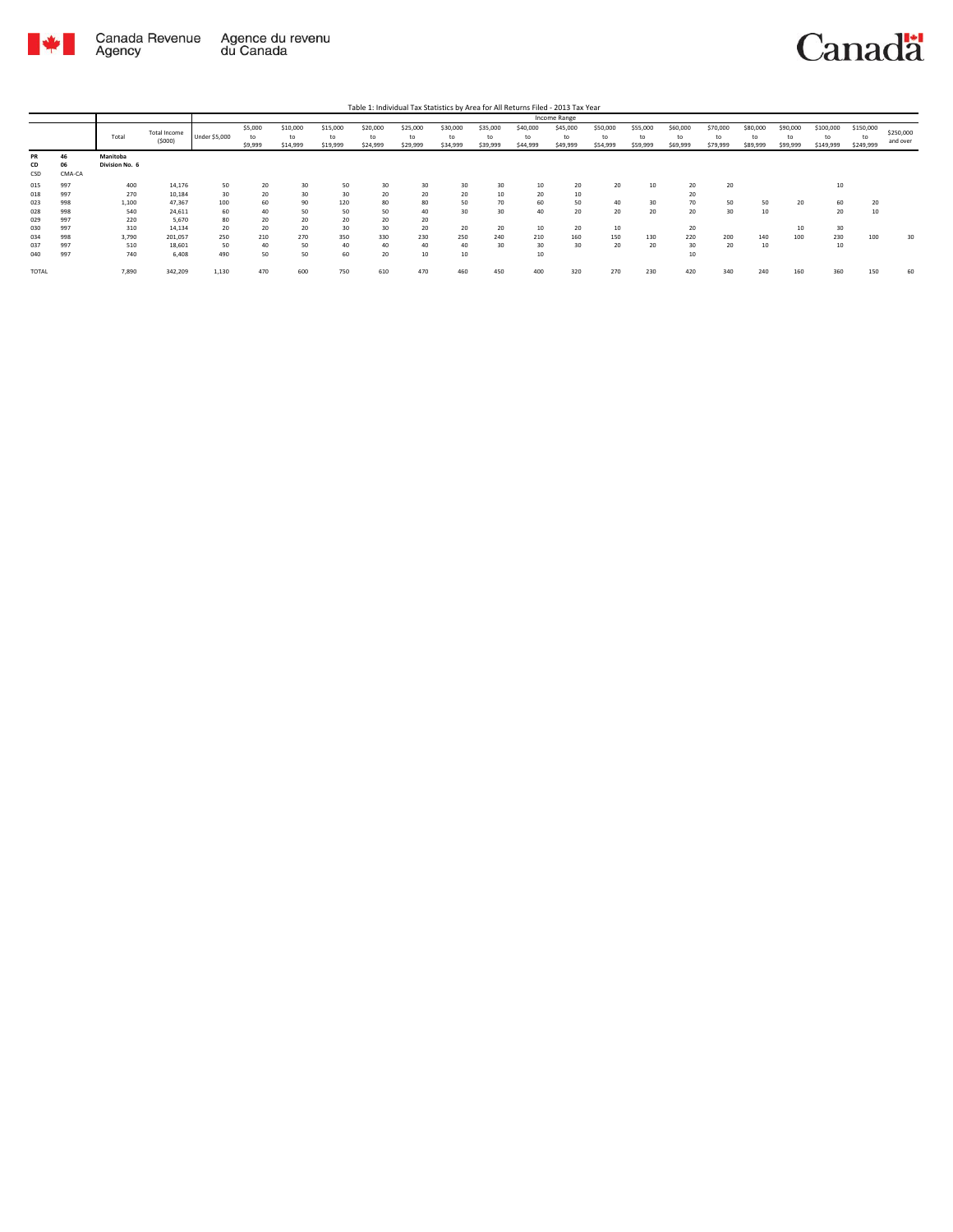

|              |        |                |                        |               |               |                |                |                |                |                |                |                | Income Range   |                |                |                |                |                |                |                 |                 |                       |
|--------------|--------|----------------|------------------------|---------------|---------------|----------------|----------------|----------------|----------------|----------------|----------------|----------------|----------------|----------------|----------------|----------------|----------------|----------------|----------------|-----------------|-----------------|-----------------------|
|              |        | Total          | Total Income<br>(5000) | Under \$5,000 | \$5,000<br>to | \$10,000<br>to | \$15,000<br>to | \$20,000<br>to | \$25,000<br>to | \$30,000<br>to | \$35,000<br>to | \$40,000<br>to | \$45,000<br>to | \$50,000<br>to | \$55,000<br>to | \$60,000<br>to | \$70,000<br>to | \$80,000<br>to | \$90,000<br>to | \$100,000<br>to | \$150,000<br>to | \$250,000<br>and over |
|              |        |                |                        |               | \$9,999       | \$14,999       | \$19,999       | \$24,999       | \$29,999       | \$34,999       | \$39,999       | \$44,999       | \$49,999       | \$54,999       | \$59,999       | \$69,999       | \$79,999       | \$89,999       | \$99,999       | \$149,999       | \$249,999       |                       |
| PR           | 46     | Manitoba       |                        |               |               |                |                |                |                |                |                |                |                |                |                |                |                |                |                |                 |                 |                       |
| CD           | 07     | Division No. 7 |                        |               |               |                |                |                |                |                |                |                |                |                |                |                |                |                |                |                 |                 |                       |
| CSD          | CMA-CA |                |                        |               |               |                |                |                |                |                |                |                |                |                |                |                |                |                |                |                 |                 |                       |
| 038          | 997    | 50             | 2,228                  |               |               |                |                |                |                |                |                |                |                |                |                |                |                |                |                |                 |                 |                       |
| 041          | 997    | 860            | 34,971                 | 40            | 70            | 70             | 110            | 80             | 70             | 60             | 60             | 50             | 60             | 30             | 30             | 40             | 30             | 30             | 10             | 30              | 10              |                       |
| 045          | 996    | 270            | 12,071                 | 20            | 10            | 20             | 30             | 20             | 10             | 10             | 20             | 10             | 20             | 10             |                | 20             | 20             |                |                |                 |                 |                       |
| 047          | 997    | 720            | 31,369                 | 40            | 30            | 50             | 70             | 60             | 50             | 50             | 50             | 60             | 50             | 30             | 30             | 60             | 40             | 20             | 10             | 30              | 10              |                       |
| 051          | 997    | 30             | 815                    |               |               |                |                |                |                |                |                |                |                |                |                |                |                |                |                |                 |                 |                       |
| 053          | 997    | 10             | 578                    |               |               |                |                |                |                |                |                |                |                |                |                |                |                |                |                |                 |                 |                       |
| 065          | 997    | 320            | 13,653                 | 20            | 20            | 30             | 30             | 20             | 20             | 30             | 20             | 20             | 20             | 20             | 10             | 30             | 10             |                |                | 10              |                 |                       |
| 068          | 997    | 2,180          | 101,086                | 130           | 120           | 130            | 170            | 200            | 180            | 140            | 130            | 150            | 150            | 100            | 90             | 150            | 120            | 80             | 50             | 60              | 20              | 20                    |
| 075          | 997    | 560            | 22,562                 | 40            | 30            | 40             | 40             | 50             | 40             | 50             | 40             | 40             | 30             | 20             | 20             | 30             | 30             | 20             | 10             | 20              |                 |                       |
| <b>TOTAL</b> |        | 5,000          | 219,333                | 300           | 280           | 350            | 450            | 440            | 380            | 340            | 320            | 320            | 330            | 220            | 190            | 320            | 260            | 160            | 110            | 150             | 50              | 40                    |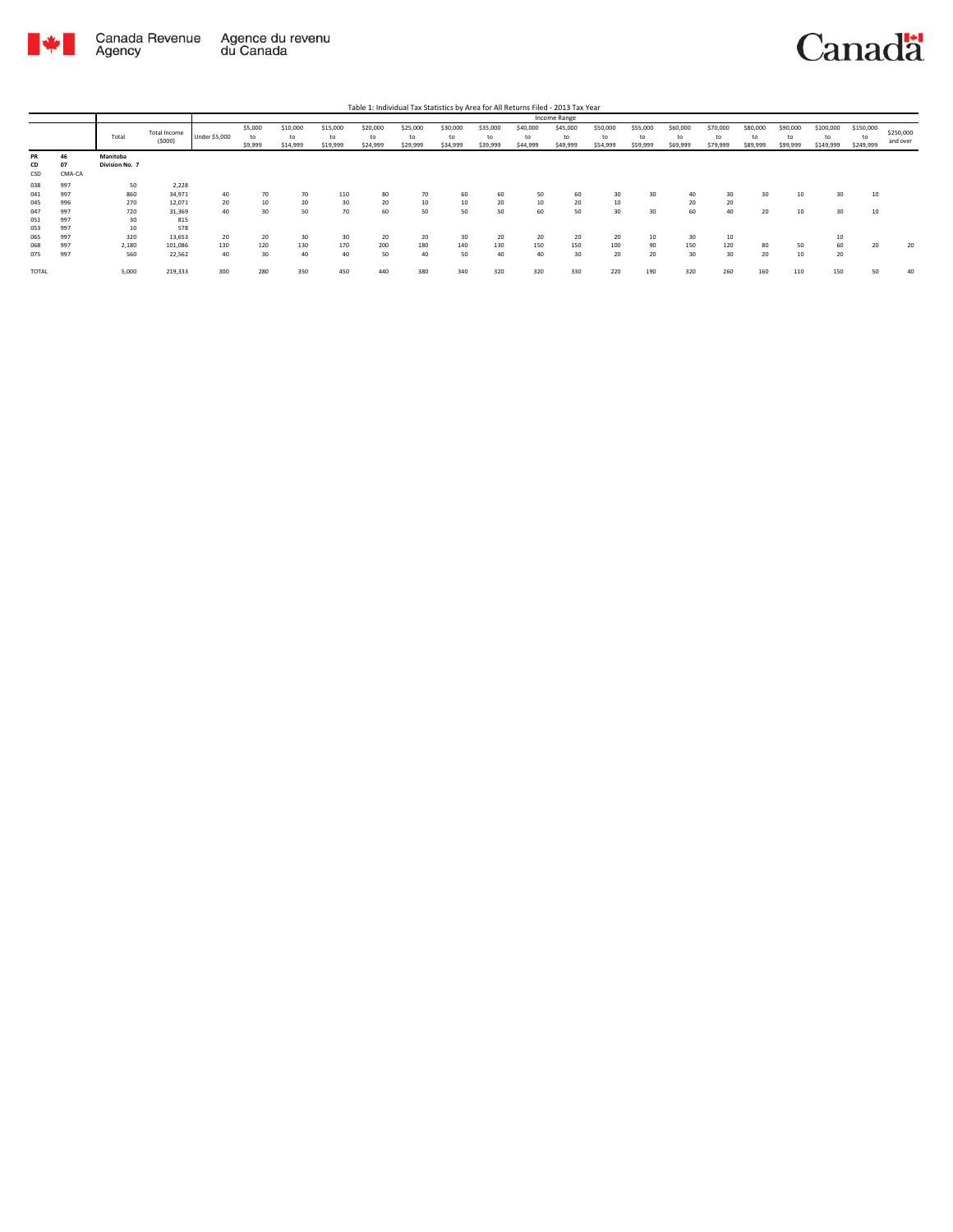

|       |        |                |                     |               |         |          |          |          |          |          |          |          | <b>Income Range</b> |          |          |          |          |          |          |           |           |           |
|-------|--------|----------------|---------------------|---------------|---------|----------|----------|----------|----------|----------|----------|----------|---------------------|----------|----------|----------|----------|----------|----------|-----------|-----------|-----------|
|       |        |                | <b>Total Income</b> |               | \$5,000 | \$10,000 | \$15,000 | \$20,000 | \$25,000 | \$30,000 | \$35,000 | \$40,000 | \$45,000            | \$50,000 | \$55,000 | \$60,000 | \$70,000 | \$80,000 | \$90,000 | \$100,000 | \$150,000 | \$250,000 |
|       |        | Total          | (5000)              | Under \$5,000 | to      | to       | to       | to       | to       | to       | to       | to       | to                  | to       | to       | to       | to       | to       | to       | to        | to        |           |
|       |        |                |                     |               | \$9,999 | \$14,999 | \$19,999 | \$24,999 | \$29,999 | \$34,999 | \$39,999 | \$44,999 | \$49,999            | \$54,999 | \$59,999 | \$69,999 | \$79,999 | \$89,999 | \$99,999 | \$149,999 | \$249,999 | and over  |
| PR    | 46     | Manitoba       |                     |               |         |          |          |          |          |          |          |          |                     |          |          |          |          |          |          |           |           |           |
| CD    | 08     | Division No. 8 |                     |               |         |          |          |          |          |          |          |          |                     |          |          |          |          |          |          |           |           |           |
| CSD   | CMA-CA |                |                     |               |         |          |          |          |          |          |          |          |                     |          |          |          |          |          |          |           |           |           |
| 031   | 997    | 290            | 9,738               | 40            | 10      | 30       | 30       | 20       | 20       | 30       | 10       | 10       | 20                  |          | 20       | 10       | 20       |          |          |           |           |           |
| 033   | 998    | 590            | 23,610              | 40            | 30      | 50       | 70       | 50       | 50       | 60       | 30       | 40       | 30                  | 40       | 20       | 30       | 20       |          | 10       | 10        |           |           |
| 038   | 998    | 750            | 34,191              | 40            | 40      | 50       | 80       | 70       | 60       | 40       | 40       | 40       | 30                  | 50       | 40       | 50       | 40       | 20       | 20       | 40        |           |           |
| 042   | 998    | 980            | 37,679              | 50            | 60      | 90       | 130      | 90       | 70       | 70       | 80       | 60       | 50                  | 40       | 30       | 50       | 40       | 30       | 10       | 20        | 10        |           |
| 045   | 997    | 1,230          | 40,303              | 120           | 100     | 120      | 180      | 110      | 90       | 90       | 60       | 80       | 60                  | 50       | 40       | 40       | 30       | 30       | 10       | 20        |           |           |
| 048   | 997    | 1,350          | 49,487              | 100           | 90      | 130      | 150      | 120      | 90       | 100      | 100      | 90       | 70                  | 60       | 40       | 60       | 50       | 30       | 30       | 30        | 10        |           |
| 054   | 998    | 310            | 9,298               | 30            | 20      | 30       | 40       | 30       | 30       | 30       | 20       | 10       | 20                  |          |          | 10       |          |          |          |           |           |           |
| 059   | 998    | 730            | 23,951              | 80            | 50      | 90       | 90       | 60       | 40       | 60       | 40       | 50       | 20                  | 20       | 10       | 40       | 20       | 20       | 10       | 10        |           |           |
| 061   | 998    | 1,200          | 42,811              | 90            | 90      | 100      | 170      | 130      | 100      | 80       | 70       | 70       | 50                  | 50       | 30       | 50       | 40       | 30       | 10       | 30        | 20        |           |
| 066   | 999    | 260            | 7.864               | 50            | 20      | 20       | 40       | 30       | 20       | 10       | 10       | 20       | 10                  | 10       |          |          |          |          |          |           |           |           |
| 069   | 998    | 980            | 2.459               | 870           | 30      | 30       | 30       |          |          |          |          |          |                     |          |          |          |          |          |          |           |           |           |
| 072   | 998    | 330            | 9,539               | 40            | 30      | 50       | 60       | 30       | 20       | 10       |          | 20       | 10                  |          | 10       |          |          |          |          |           |           |           |
|       |        |                |                     |               |         |          |          |          |          |          |          |          |                     |          |          |          |          |          |          |           |           |           |
| TOTAL |        | 8,980          | 290,930             | 1,520         | 580     | 780      | 1,060    | 740      | 590      | 590      | 490      | 500      | 370                 | 330      | 240      | 370      | 270      | 190      | 110      | 170       | 80        | 30        |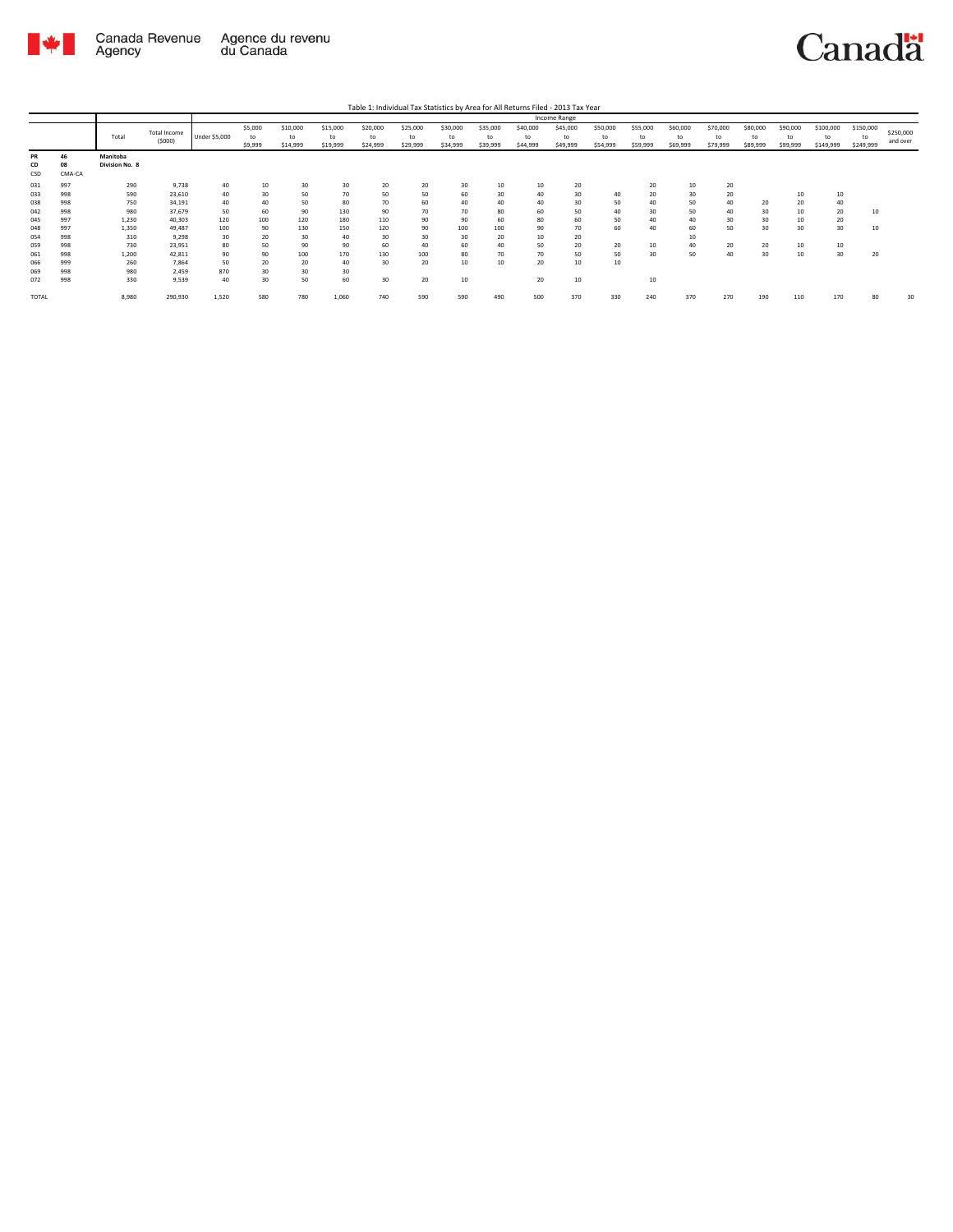

|                        |              |                            |                        |               |                          |                            |                            |                            |                            |                            |                            |                            | Income Range               |                            |                            |                            |                            |                            |                            |                              |                              |                       |
|------------------------|--------------|----------------------------|------------------------|---------------|--------------------------|----------------------------|----------------------------|----------------------------|----------------------------|----------------------------|----------------------------|----------------------------|----------------------------|----------------------------|----------------------------|----------------------------|----------------------------|----------------------------|----------------------------|------------------------------|------------------------------|-----------------------|
|                        |              | Total                      | Total Income<br>(5000) | Under \$5,000 | \$5,000<br>to<br>\$9,999 | \$10,000<br>to<br>\$14,999 | \$15,000<br>to<br>\$19,999 | \$20,000<br>to<br>\$24,999 | \$25,000<br>to<br>\$29,999 | \$30,000<br>to<br>\$34,999 | \$35,000<br>to<br>\$39,999 | \$40,000<br>to<br>\$44,999 | \$45,000<br>to<br>\$49,999 | \$50,000<br>to<br>\$54,999 | \$55,000<br>to<br>\$59,999 | \$60,000<br>to<br>\$69,999 | \$70,000<br>to<br>\$79,999 | \$80,000<br>to<br>\$89,999 | \$90,000<br>to<br>\$99,999 | \$100,000<br>to<br>\$149,999 | \$150,000<br>to<br>\$249,999 | \$250,000<br>and over |
| <b>PR</b><br>CD<br>CSD | 09<br>CMA-CA | Manitoba<br>Division No. 9 |                        |               |                          |                            |                            |                            |                            |                            |                            |                            |                            |                            |                            |                            |                            |                            |                            |                              |                              |                       |
| 017                    | 997          | 1,470                      | 58,138                 | 120           | 90                       | 150                        | 160                        | 110                        | 100                        | 100                        | 100                        | 90                         | 80                         | 60                         | 50                         | 80                         | 50                         | 30                         | 30                         | 50                           | 20                           | 10                    |
| 020                    | 997          | 470                        | 18,144                 | 30            | 20                       | 30                         | 70                         | 40                         | 40                         | 40                         | 30                         | 30                         | 30                         | 30                         | 20                         | 30                         | 20                         |                            |                            | 10                           |                              |                       |
| 024                    | 996          | 3,020                      | 124,474                | 270           | 180                      | 210                        | 250                        | 240                        | 210                        | 220                        | 200                        | 190                        | 170                        | 140                        | 120                        | 190                        | 160                        | 100                        | 50                         | 90                           | $\sim$                       | 20                    |
| 025                    | 997          | 710                        | 4,112                  | 540           | 40                       | 30                         | 50                         | 20                         |                            | 10                         |                            |                            |                            |                            |                            |                            |                            |                            |                            |                              |                              |                       |
| 026                    | 999          | 30                         | 357                    | $10$          |                          |                            |                            |                            |                            |                            |                            |                            |                            |                            |                            |                            |                            |                            |                            |                              |                              |                       |
| 027                    | 999          | 110                        | 484                    | 90            |                          |                            |                            |                            |                            |                            |                            |                            |                            |                            |                            |                            |                            |                            |                            |                              |                              |                       |
| TOTAL                  |              | 5,810                      | 205,709                | 1,070         | 340                      |                            | 520                        | 410                        | 360                        | 370                        | 330                        | 320                        | 280                        | 240                        | 200                        | 310                        | 230                        | 140                        | 80                         | 150                          |                              | 30                    |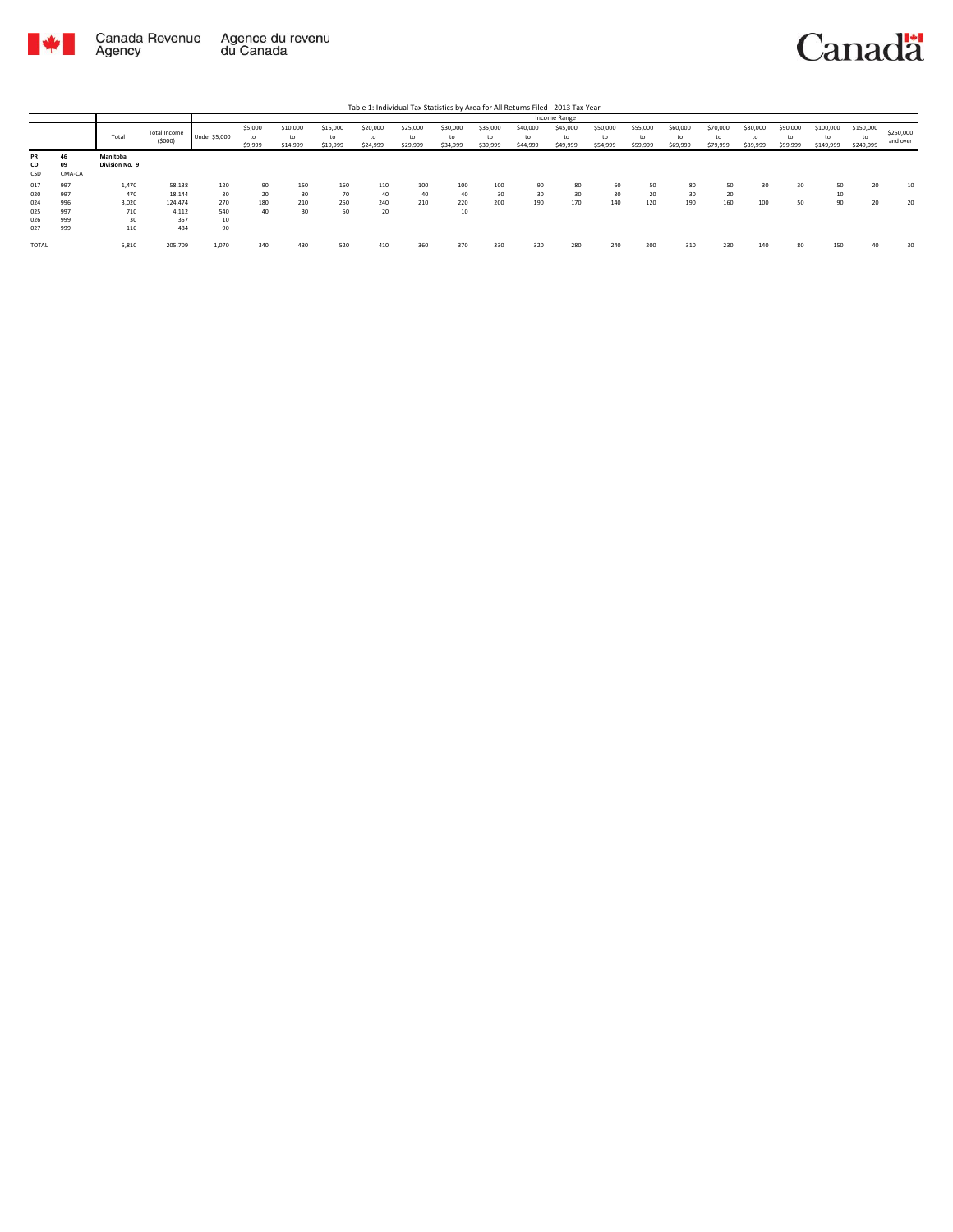

|                 |                    |                             |                        |                      |                          |                      |                      |                            |                            |                            |                            |                            | Income Range               |                            |                            |                            |                            |                            |                            |                              |                              |                       |
|-----------------|--------------------|-----------------------------|------------------------|----------------------|--------------------------|----------------------|----------------------|----------------------------|----------------------------|----------------------------|----------------------------|----------------------------|----------------------------|----------------------------|----------------------------|----------------------------|----------------------------|----------------------------|----------------------------|------------------------------|------------------------------|-----------------------|
|                 |                    | Total                       | Total Income<br>(5000) | <b>Under \$5,000</b> | \$5,000<br>to<br>\$9,999 | \$10,000<br>\$14,999 | \$15,000<br>\$19,999 | \$20,000<br>to<br>\$24,999 | \$25,000<br>to<br>\$29,999 | \$30,000<br>to<br>\$34,999 | \$35,000<br>to<br>\$39,999 | \$40,000<br>to<br>\$44,999 | \$45,000<br>to<br>\$49,999 | \$50,000<br>to<br>\$54,999 | \$55,000<br>to<br>\$59,999 | \$60,000<br>to<br>\$69,999 | \$70,000<br>to<br>\$79,999 | \$80,000<br>to<br>\$89,999 | \$90,000<br>to<br>\$99,999 | \$100,000<br>to<br>\$149,999 | \$150,000<br>to<br>\$249,999 | \$250,000<br>and over |
| PR<br>CD<br>CSD | 46<br>10<br>CMA-CA | Manitoba<br>Division No. 10 |                        |                      |                          |                      |                      |                            |                            |                            |                            |                            |                            |                            |                            |                            |                            |                            |                            |                              |                              |                       |
| 043             | 996                | 1.740                       | 85,124                 | 110                  | 90                       | 110                  | 140                  | 110                        | 100                        | 110                        | 90                         | 110                        | 100                        | 90                         | 80                         | 140                        | 100                        | 80                         | 40                         | 110                          | 30                           | 10                    |
| TOTAL           |                    | 1,740                       | 85,124                 | 110                  | 90                       | 110                  | 140                  |                            | 100                        | 110                        |                            |                            | 100                        | 90                         | 80                         | 140                        | 100                        | 80                         | 40                         | 110                          | 30                           | 10                    |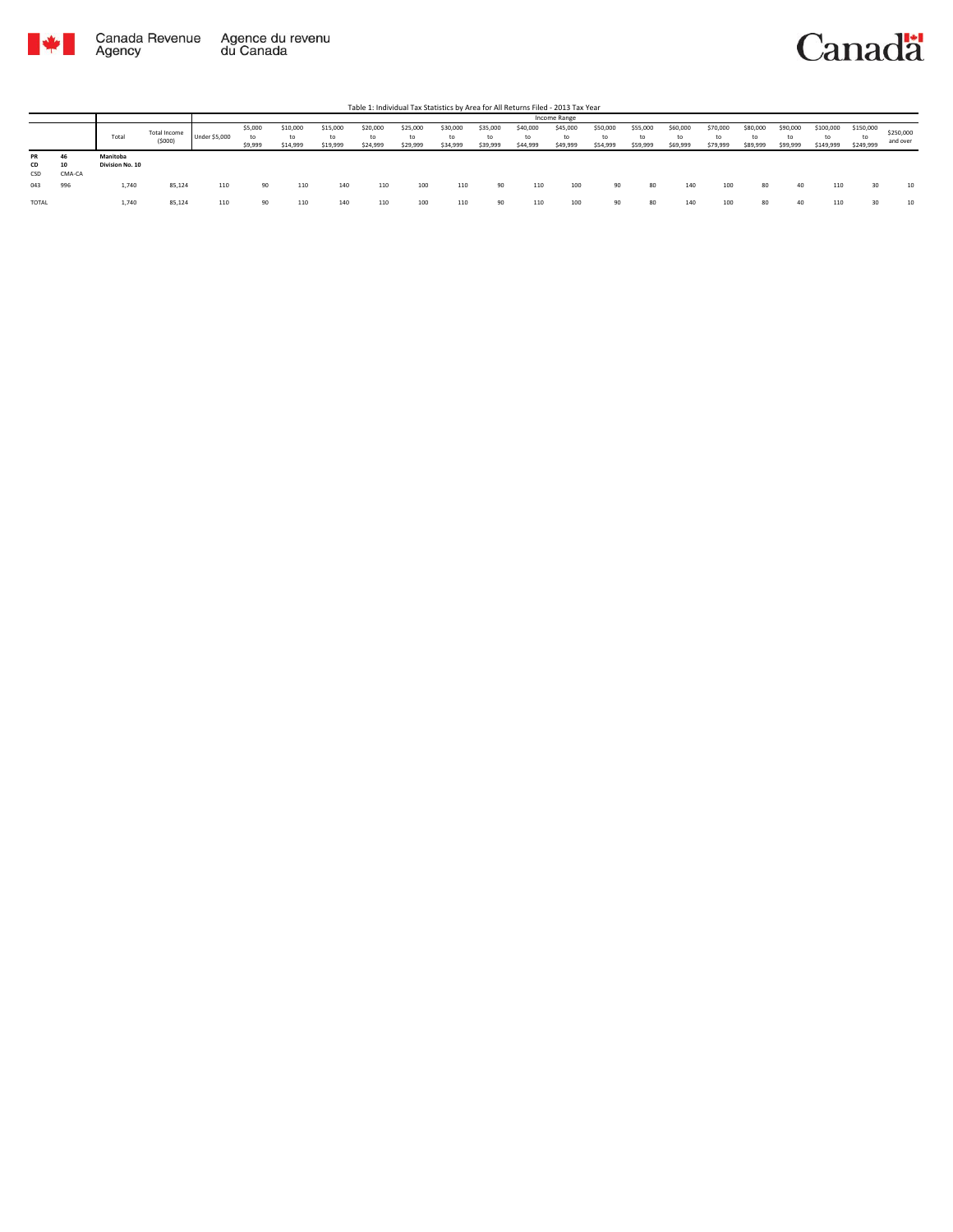

|                 |             |                             |                        |               |                          |                            |                            |                            |                            |                            |                            |                            | Income Range         |                            |                            |                            |                            |                            |                            |                              |                        |                       |
|-----------------|-------------|-----------------------------|------------------------|---------------|--------------------------|----------------------------|----------------------------|----------------------------|----------------------------|----------------------------|----------------------------|----------------------------|----------------------|----------------------------|----------------------------|----------------------------|----------------------------|----------------------------|----------------------------|------------------------------|------------------------|-----------------------|
|                 |             | Total                       | Total Income<br>(5000) | Under \$5,000 | \$5,000<br>to<br>\$9,999 | \$10,000<br>to<br>\$14,999 | \$15,000<br>tΩ<br>\$19,999 | \$20,000<br>to<br>\$24,999 | \$25,000<br>to<br>\$29,999 | \$30,000<br>to<br>\$34,999 | \$35,000<br>to<br>\$39,999 | \$40,000<br>to<br>\$44,999 | \$45,000<br>\$49,999 | \$50,000<br>to<br>\$54,999 | \$55,000<br>to<br>\$59,999 | \$60,000<br>to<br>\$69,999 | \$70,000<br>to<br>\$79,999 | \$80,000<br>to<br>\$89,999 | \$90,000<br>to<br>\$99,999 | \$100,000<br>to<br>\$149,999 | \$150,000<br>\$249,999 | \$250,000<br>and over |
| PR<br>CD<br>CSD | -<br>CMA-CA | Manitoba<br>Division No. 12 |                        |               |                          |                            |                            |                            |                            |                            |                            |                            |                      |                            |                            |                            |                            |                            |                            |                              |                        |                       |
| 054<br>056      | 997<br>997  | 1,500<br>5,320              | 63,848<br>213,172      | 110<br>390    | 80<br>300                | 100<br>390                 | 130<br>580                 | 110<br>470                 | 100<br>400                 | 120<br>380                 | 70<br>320                  | 80<br>330                  | 90<br>280            | 220                        | 50<br>190                  | 130<br>330                 | 90<br>250                  | 60<br>160                  | 50<br>100                  | 60<br>190                    | 40                     | 20                    |
| TOTAL           |             | 6,820                       | 277,020                | 490           | 380                      | 490                        | 700                        | 580                        | 490                        | 500                        | 400                        | 410                        | 370                  | 290                        | 240                        | 460                        | 340                        | 220                        | 140                        | 250                          | 50                     | 20                    |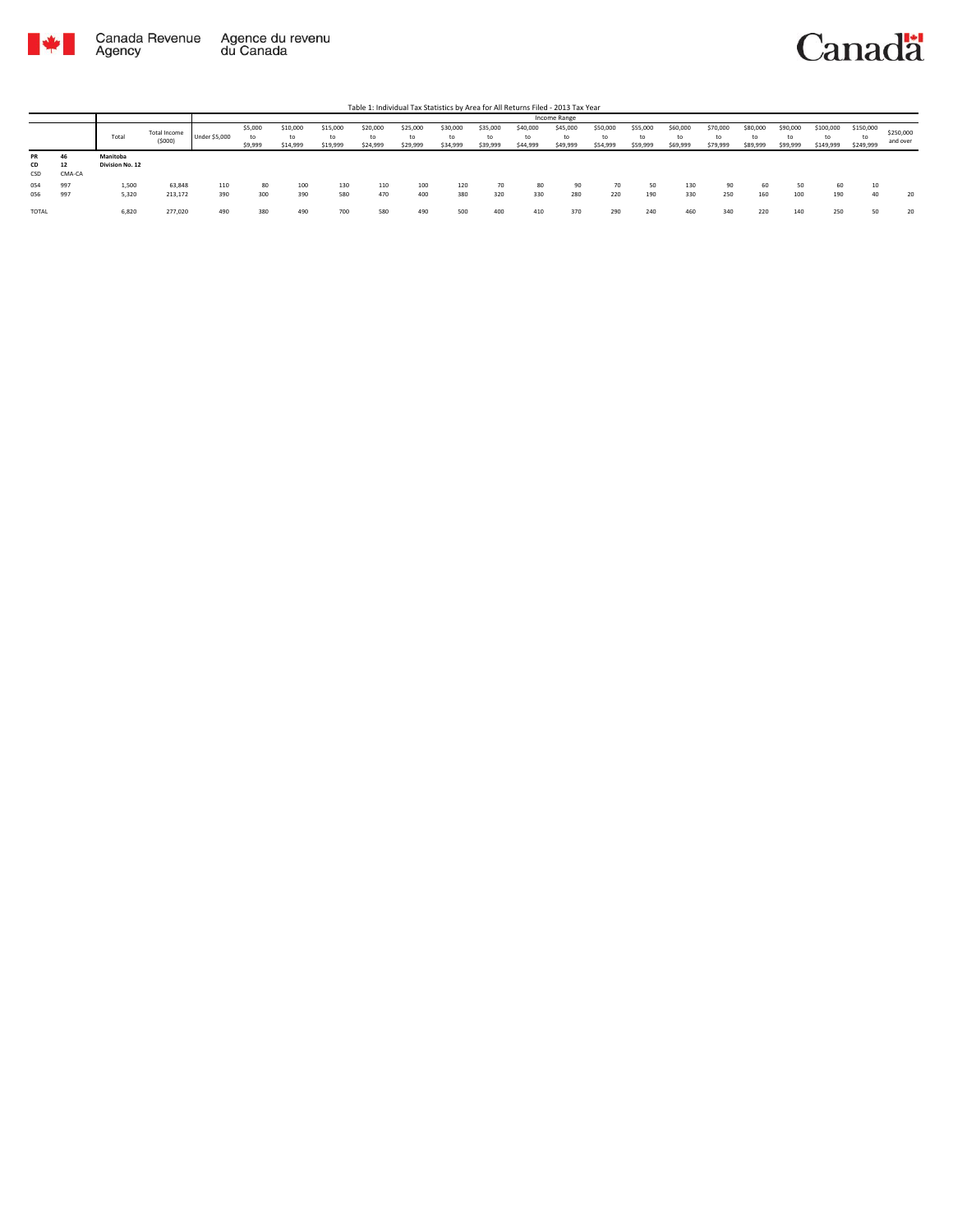

|                        |              |                             |                        |                      |                    |                            |                            |                            |                            |                            |                            |                            | Income Range               |                            |                            |                            |                            |                            |                            |                              |                              |                       |
|------------------------|--------------|-----------------------------|------------------------|----------------------|--------------------|----------------------------|----------------------------|----------------------------|----------------------------|----------------------------|----------------------------|----------------------------|----------------------------|----------------------------|----------------------------|----------------------------|----------------------------|----------------------------|----------------------------|------------------------------|------------------------------|-----------------------|
|                        |              | Total                       | Total Income<br>(5000) | <b>Under \$5,000</b> | \$5,000<br>\$9,999 | \$10,000<br>to<br>\$14,999 | \$15,000<br>to<br>\$19,999 | \$20,000<br>to<br>\$24,999 | \$25,000<br>to<br>\$29,999 | \$30,000<br>to<br>\$34,999 | \$35,000<br>to<br>\$39,999 | \$40,000<br>to<br>\$44,999 | \$45,000<br>to<br>\$49,999 | \$50,000<br>to<br>\$54,999 | \$55,000<br>to<br>\$59,999 | \$60,000<br>to<br>\$69,999 | \$70,000<br>to<br>\$79,999 | \$80,000<br>to<br>\$89,999 | \$90,000<br>to<br>\$99,999 | \$100,000<br>to<br>\$149,999 | \$150,000<br>te<br>\$249,999 | \$250,000<br>and over |
| PR<br><b>CD</b><br>CSD | 13<br>CMA-CA | Manitoba<br>Division No. 13 |                        |                      |                    |                            |                            |                            |                            |                            |                            |                            |                            |                            |                            |                            |                            |                            |                            |                              |                              |                       |
| 043<br>047             | 997          | 9,360<br>7,760              | 451,079<br>290,586     | 670<br>640           | 510<br>560         | 560<br>620                 | 660<br>770                 | 660<br>650                 | 610<br>590                 | 600<br>540                 | 550<br>580                 | 580<br>490                 | 510<br>380                 | 430<br>300                 | 420<br>270                 | 700<br>430                 | 530<br>300                 | 370<br>230                 | 260<br>130                 | 520<br>210                   | 150<br>50                    | 70<br>20              |
| <b>TOTAL</b>           |              | 17,120                      | 741,664                | 1,310                | 1.060              | 1,180                      | 1,430                      | 1,310                      | 1,200                      | 1,150                      | 1.130                      | 1,070                      | 890                        | 730                        | 690                        | 1,130                      | 830                        | 600                        | 380                        | 730                          | 200                          | 90                    |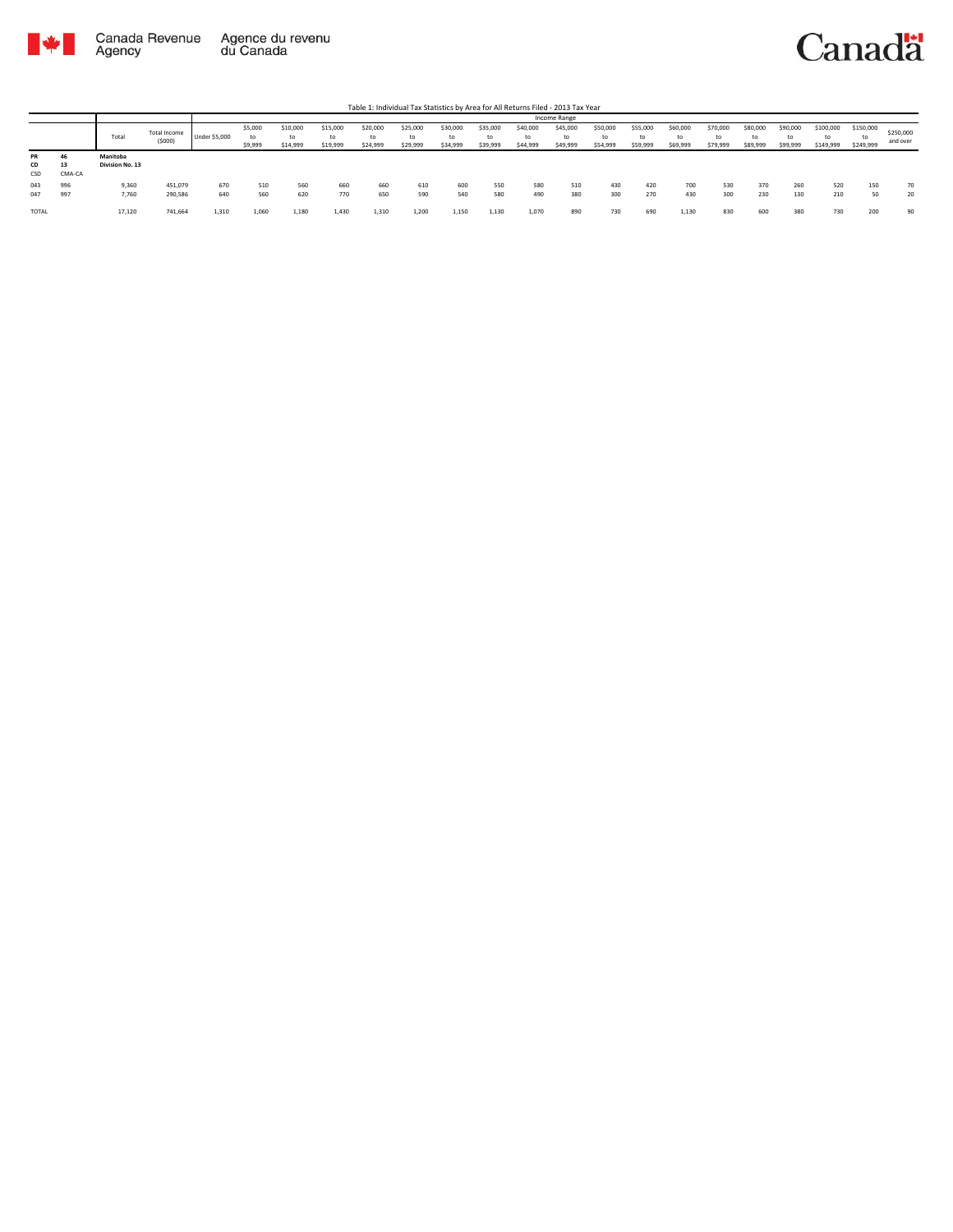

|       |        |                 |              |                      |         |          |          |          |          |          |          |          | <b>Income Range</b> |          |          |          |          |          |          |           |                          |           |
|-------|--------|-----------------|--------------|----------------------|---------|----------|----------|----------|----------|----------|----------|----------|---------------------|----------|----------|----------|----------|----------|----------|-----------|--------------------------|-----------|
|       |        |                 | Total Income |                      | \$5,000 | \$10,000 | \$15,000 | \$20,000 | \$25,000 | \$30,000 | \$35,000 | \$40,000 | \$45,000            | \$50,000 | \$55,000 | \$60,000 | \$70,000 | \$80,000 | \$90,000 | \$100,000 | \$150,000                | \$250,000 |
|       |        | Total           | (5000)       | <b>Under \$5,000</b> | to      | to       | to       | to       | to       | to       | to       | to       |                     | to       | to       | to       | to       | to       | to       | to        | tc                       | and over  |
|       |        |                 |              |                      | \$9,999 | \$14,999 | \$19,999 | \$24,999 | \$29,999 | \$34,999 | \$39,999 | \$44,999 | \$49,999            | \$54,999 | \$59,999 | \$69,999 | \$79,999 | \$89,999 | \$99,999 | \$149,999 | \$249,999                |           |
| PR    |        | Manitoba        |              |                      |         |          |          |          |          |          |          |          |                     |          |          |          |          |          |          |           |                          |           |
| CD    | 14     | Division No. 14 |              |                      |         |          |          |          |          |          |          |          |                     |          |          |          |          |          |          |           |                          |           |
| CSD   | CMA-CA |                 |              |                      |         |          |          |          |          |          |          |          |                     |          |          |          |          |          |          |           |                          |           |
| 031   | 996    | 2,630           | 111,502      | 190                  | 160     | 190      | 250      | 170      | 180      | 160      | 150      | 180      | 140                 | 140      | 120      | 160      | 150      | 100      | 70       | 110       | 30                       |           |
| 036   | 996    | 5,570           | 252,259      | 400                  | 300     | 350      | 460      | 400      | 360      | 370      | 360      | 320      | 280                 | 270      | 250      | 430      | 330      | 210      | 160      | 260       | $\overline{\phantom{a}}$ | 20        |
| 039   | 996    | 3,690           | 174,374      | 230                  | 180     | 230      | 300      | 250      | 220      | 230      | 210      | 220      | 200                 | 180      | 150      | 280      | 230      | 170      | 90       | 230       | 70                       | 20        |
| 042   | 997    | 880             | 33,997       | 40                   | 70      | 80       | 120      | 90       | 70       | 40       | 60       | 50       | 40                  | 30       | 30       | 50       | 30       | 30       | 20       | 20        |                          |           |
| TOTAL |        | 12,770          | 572,133      | 860                  | 700     | 840      | 1,130    | 900      | 830      | 800      | 790      | 760      | 670                 | 610      | 550      | 910      | 730      | 510      | 330      | 630       | 170                      | 50        |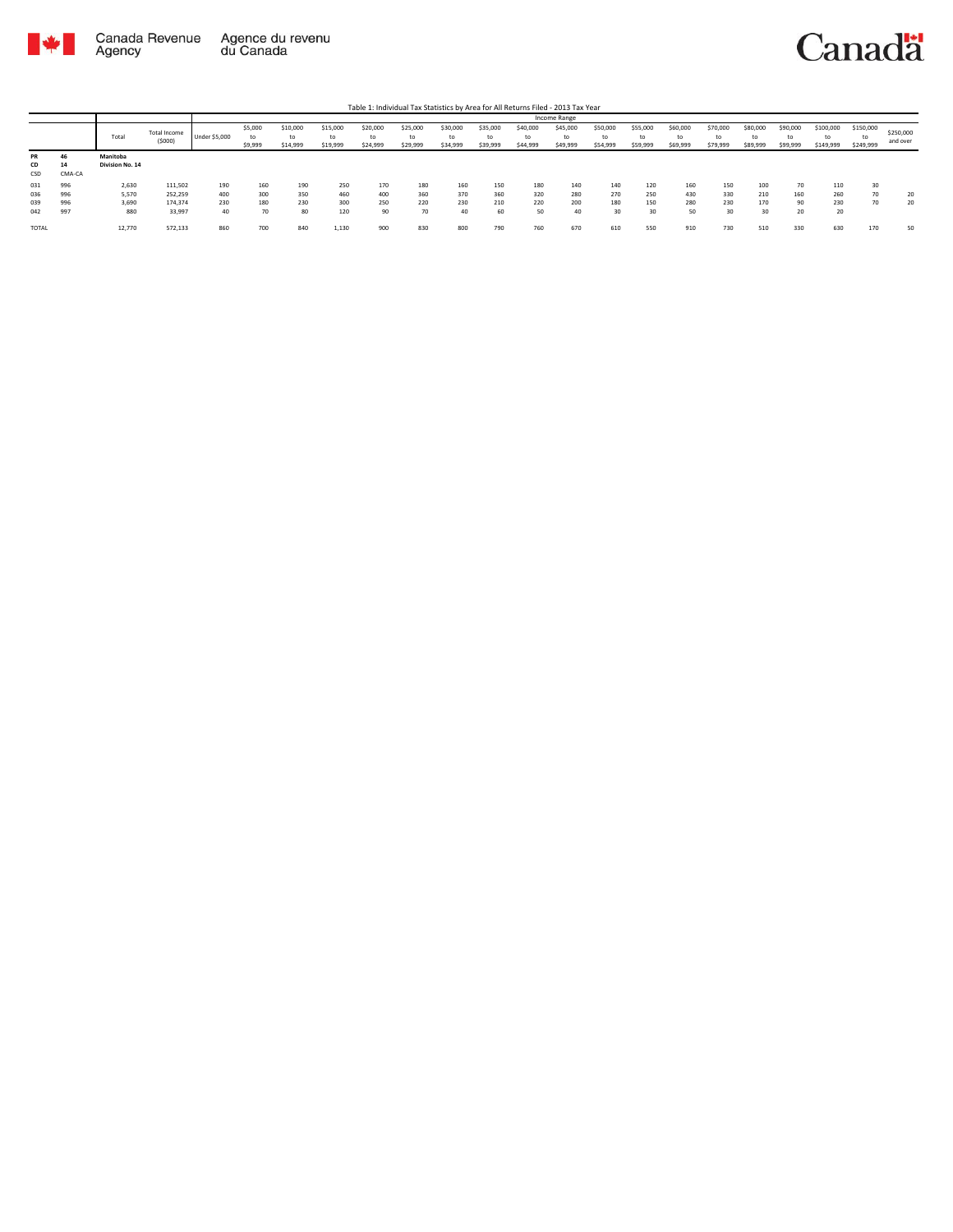

| Table 1: Individual Tax Statistics by Area for All Returns Filed - 2013 Tax Year |  |  |  |
|----------------------------------------------------------------------------------|--|--|--|
|                                                                                  |  |  |  |

|              |              |                 |                     |                      |            |          |           |          |          |          |          |           | Income Range |           |           |           |          |          |          |           |           |           |
|--------------|--------------|-----------------|---------------------|----------------------|------------|----------|-----------|----------|----------|----------|----------|-----------|--------------|-----------|-----------|-----------|----------|----------|----------|-----------|-----------|-----------|
|              |              |                 | <b>Total Income</b> |                      | \$5,000    | \$10,000 | \$15,000  | \$20,000 | \$25,000 | \$30,000 | \$35,000 | \$40,000  | \$45,000     | \$50,000  | \$55,000  | \$60,000  | \$70,000 | \$80,000 | \$90,000 | \$100,000 | \$150,000 | \$250,000 |
|              |              | Total           | (5000)              | <b>Under \$5,000</b> | to         | to       | to        | to       | to       | to       | to       | to        | to           | to        | to        | to        | to       | to       | to       | to        | to        | and over  |
|              |              |                 |                     |                      | \$9,999    | \$14,999 | \$19,999  | \$24,999 | \$29,999 | \$34,999 | \$39,999 | \$44,999  | \$49,999     | \$54,999  | \$59,999  | \$69,999  | \$79,999 | \$89,999 | \$99,999 | \$149,999 | \$249,999 |           |
| PR           | 46           | Manitoba        |                     |                      |            |          |           |          |          |          |          |           |              |           |           |           |          |          |          |           |           |           |
| CD<br>CSD    | 15<br>CMA-CA | Division No. 15 |                     |                      |            |          |           |          |          |          |          |           |              |           |           |           |          |          |          |           |           |           |
| 018          | 997          | 680             | 26,973              | 30                   | 40         | 40       | 60        | 60       | 50       | 80       | 60       | 50        | 40           | 30        | 20        | 50        | 30       | 20       |          | 30        |           |           |
| 020          | 998          | 3,400           | 129,573             | 200                  | 190        | 240      | 370       | 310      | 240      | 380      | 280      | 260       | 180          | 140       | 100       | 160       | 110      | 80       | 50       | 80        | 30        |           |
| 023          | 997          | 40              | 1,749               |                      |            |          |           |          |          |          |          |           |              |           |           |           |          |          |          |           |           |           |
| 027          | 997          | 280             | 10,478              | 20                   | 10         | 30       | 20        | 20       | 20       | 20       | 20       | 20        | 20           | 10        | 10        | 20        | 10       |          |          |           |           |           |
| 029          | 996          | 3,990           | 164,633             | 260                  | 240        | 330      | 400       | 340      | 280      | 300      | 260      | 270       | 190          | 160       | 150       | 260       | 170      | 120      | 70       | 130       | 40        | 30        |
| 033          | 997          | 280             | 11,896              | 20                   | 10         | 20       | 30        | 20       | 20       | 20       | 10       | 20        | 10           | 10        | 20        | 20        | 10       |          |          |           |           |           |
| 036          | 998          |                 |                     |                      |            |          |           |          |          |          |          |           |              |           |           |           |          |          |          |           |           |           |
| 038          | 998          | 1,050           | 42.883              | 50                   | 60         | 70       | 130       | 100      | 80       | 80       | 70       | 70        | 70           | 40        | 40        | 60        | 50       | 30       | 20       | 30        |           |           |
| 041          | 998          | 570             | 19,203              | 100                  | 30         | 40       | 70        | 50       | 30       | 50       | 30       | 30        | 20           | 10        | 20        | 20        | 20       | 20       | 10       | 10        |           |           |
| 042          | 999          | 250             | 3.130               | 170                  |            |          | 20        |          |          |          |          |           |              |           |           |           |          |          |          |           |           |           |
| 046          | 998          | 220             | 8.370               | 20                   | 10         | 30       | 30        | 20       | 20       | 10       | 10       | 10        |              |           |           | 10        |          |          |          |           |           |           |
| 048          | 998          | 200             | 10.495              | 20                   | 20         | 20       | 20        | 10       | 10       | 10       |          |           |              |           |           | 10        |          | 10       |          | 20        |           |           |
| 051          | 997          | 190             | 8,708               | 10                   | 30         | 10       | 20        | 10       |          |          |          |           |              |           |           |           |          |          |          | 20        |           |           |
| 055          | 999          | 510             | 19,500              | 50                   | 20         | 40       | 60        | 50       | 30       | 40       | 30       | 20        | 30           | 20        | 20        | 30        | 20       | 20       | 10       | 20        |           |           |
| 057          | 999          | 570             | 23,985              | 30                   | 40         | 40       | 70        | 50       | 50       | 40       | 30       | 30        | 20           | 30        | 20        | 30        | 30       | 30       | 10       | 20        |           |           |
| 061          | 998          | 1,020           | 40.450              | 50                   | 70         | 90       | 150       | 100      | 80       | 70       | 50       | 50        | 40           | 40        | 20        | 70        | 40       | 30       | 20       | 30        | 20        |           |
| 064          | 997          | 590             | 20,069              | 80                   | 40         | 50       | 90        | 40       | 30       | 30       | 40       | 20        | 30           | 20        | 20        | 40        | 20       | 10       |          | 20        |           |           |
| 067          | 998          | 350             | 3,921               | 210                  | 20         | 10       | 40        | 10       |          |          |          |           |              |           |           |           |          |          |          |           |           |           |
| 069          | 998          | 640             | 24,096              | 30                   | 40         | 70       | 90        | 60       | 50       | 50       | 40       | 40        | 30           | 30        | 10        | 20        | 20       | 20       | 10       | 20        |           |           |
| 073          | 997          | 90              | 3,171               |                      |            | 10       |           | 10       |          |          |          |           |              |           |           |           |          |          |          |           |           |           |
| 075          | 997          | 3,120           | 123,427             | 200<br>120           | 220<br>100 | 270      | 350       | 270      | 190      | 240      | 210      | 200<br>60 | 140<br>50    | 130<br>40 | 110<br>20 | 150<br>50 | 140      | 90<br>20 | 60<br>20 | 120       | 30        | 10        |
| 078          | 998          | 1,180           | 37,171<br>1.886     |                      |            | 120      | 150       | 110      | 90       | 100      | 80       |           |              |           |           |           | 40       |          |          | 20        |           |           |
| 091          | 998          | 50              |                     |                      |            |          |           |          |          |          |          |           |              |           |           |           |          |          |          |           |           |           |
| 093          | 999<br>997   | 1,000           | 27,960<br>31,874    | 230<br>60            | 80<br>40   | 80<br>50 | 110<br>70 | 80<br>70 | 80<br>50 | 70<br>50 | 60<br>40 | 40<br>40  | 30<br>30     | 20<br>30  | 20<br>30  | 30<br>40  | 20<br>30 | 10<br>30 | 10<br>20 | 20<br>30  |           |           |
| 095          |              | 730             |                     |                      |            |          |           |          |          |          |          |           |              |           |           |           |          |          |          |           |           |           |
| <b>TOTAL</b> |              | 20,990          | 795,599             | 1,960                | 1,320      | 1,690    | 2,370     | 1,810    | 1,450    | 1,660    | 1,360    | 1,280     | 970          | 770       | 660       | 1,090     | 770      | 550      | 350      | 650       | 190       | 100       |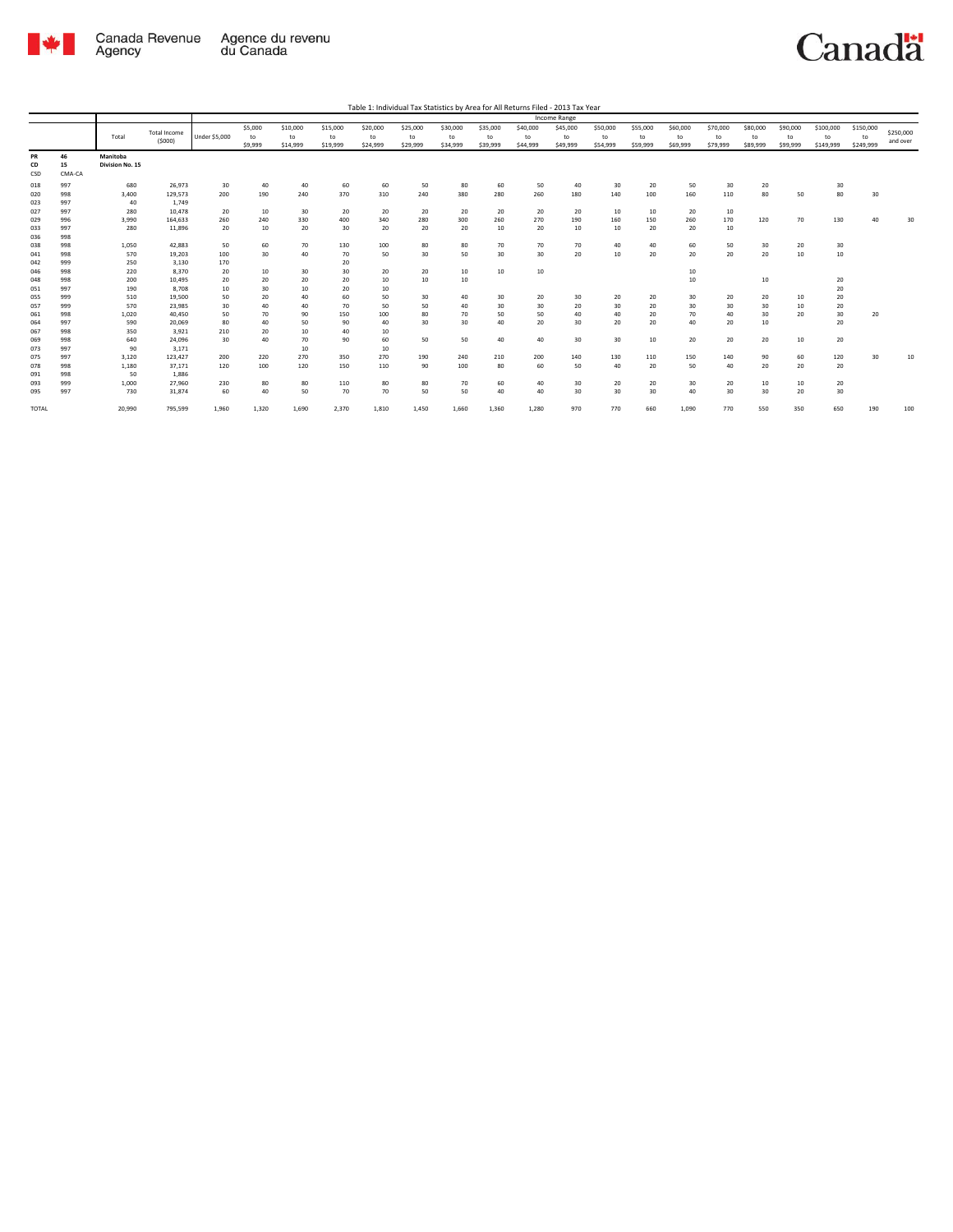

|                        |                    |                             |                               |               |                          |                            |                            |                            |                            |                            |                            |                            | Income Range               |                            |                            |                            |                            |                            |                            |                              |                              |                       |
|------------------------|--------------------|-----------------------------|-------------------------------|---------------|--------------------------|----------------------------|----------------------------|----------------------------|----------------------------|----------------------------|----------------------------|----------------------------|----------------------------|----------------------------|----------------------------|----------------------------|----------------------------|----------------------------|----------------------------|------------------------------|------------------------------|-----------------------|
|                        |                    | Total                       | <b>Total Income</b><br>(5000) | Under \$5,000 | \$5,000<br>to<br>\$9,999 | \$10,000<br>to<br>\$14,999 | \$15,000<br>to<br>\$19,999 | \$20,000<br>to<br>\$24,999 | \$25,000<br>to<br>\$29,999 | \$30,000<br>to<br>\$34,999 | \$35,000<br>to<br>\$39,999 | \$40,000<br>to<br>\$44,999 | \$45,000<br>to<br>\$49,999 | \$50,000<br>to<br>\$54,999 | \$55,000<br>to<br>\$59,999 | \$60,000<br>to<br>\$69,999 | \$70,000<br>to<br>\$79,999 | \$80,000<br>to<br>\$89,999 | \$90,000<br>to<br>\$99,999 | \$100,000<br>to<br>\$149,999 | \$150,000<br>to<br>\$249,999 | \$250,000<br>and over |
| <b>PR</b><br>CD<br>CSD | 46<br>16<br>CMA-CA | Manitoba<br>Division No. 16 |                               |               |                          |                            |                            |                            |                            |                            |                            |                            |                            |                            |                            |                            |                            |                            |                            |                              |                              |                       |
| 002                    | 999                | 70                          | 2,626                         |               |                          | 10                         |                            |                            |                            |                            |                            |                            |                            |                            |                            |                            |                            |                            |                            |                              |                              |                       |
| 007                    | 997                | 760                         | 24,825                        | 70            | 70                       | 90                         | 120                        | 70                         | 60                         | 50                         | 40                         | 20                         | 20                         | 30                         | 20                         | 30                         | 30                         | 10                         | 20                         | 20                           |                              |                       |
| 017                    | 998                | 710                         | 2,669                         | 580           | 30                       | 40                         | 40                         |                            |                            |                            |                            |                            |                            |                            |                            |                            |                            |                            |                            |                              |                              |                       |
| 019                    | 998                | 230                         | 6,518                         | 70            | 10                       | 20                         | 30                         | 20                         | 10                         |                            | 10                         |                            |                            |                            |                            |                            |                            |                            |                            |                              |                              |                       |
| 029                    | 999                | 620                         | 24,980                        | 80            | 40                       | 40                         | 70                         | 40                         | 40                         | 40                         | 30                         | 40                         | 30                         | 10                         | 20                         | 30                         | 20                         | 20                         | 10                         | 40                           |                              |                       |
| 032                    | 999                | 2,020                       | 88,544                        | 130           | 130                      | 180                        | 250                        | 190                        | 140                        | 130                        | 120                        | 110                        | 60                         | 80                         | 70                         | 90                         | 70                         | 70                         | 50                         | 100                          | 30                           | 20                    |
| 038                    | 999                | 640                         | 23,595                        | 70            | 40                       | 70                         | 90                         | 50                         | 40                         | 40                         | 30                         | 20                         | 30                         | 20                         | 20                         | 30                         | 20                         | 10                         | 10                         | 20                           | 10                           |                       |
| 045                    | 999                | 320                         | 11,973                        | 20            | 30                       | 30                         | 60                         | 20                         | 30                         | 20                         | 20                         | 10                         | 10                         | 10                         |                            | 30                         |                            |                            |                            |                              |                              |                       |
| 046                    | 998                | 100                         | 1.044                         | 50            |                          | 20                         | 10                         |                            |                            |                            |                            |                            |                            |                            |                            |                            |                            |                            |                            |                              |                              |                       |
| 049                    | 998                | 840                         | 32,196                        | 60            | 50                       | 90                         | 140                        | 70                         | 70                         | 40                         | 50                         | 40                         | 40                         | 30                         | 30                         | 30                         | 20                         | 20                         |                            | 40                           |                              |                       |
| 052                    | 998                | 1,480                       | 55,464                        | 110           | 90                       | 160                        | 240                        | 140                        | 100                        | 90                         | 90                         | 80                         | 40                         | 50                         | 30                         | 70                         | 50                         | 50                         | 30                         | 50                           | 10                           |                       |
| TOTAL                  |                    | 7,790                       | 274,433                       | 1,240         | 510                      | 740                        | 1,050                      | 610                        | 500                        | 430                        | 380                        | 340                        | 250                        | 250                        | 200                        | 320                        | 220                        | 190                        | 130                        | 300                          | 80                           | 40                    |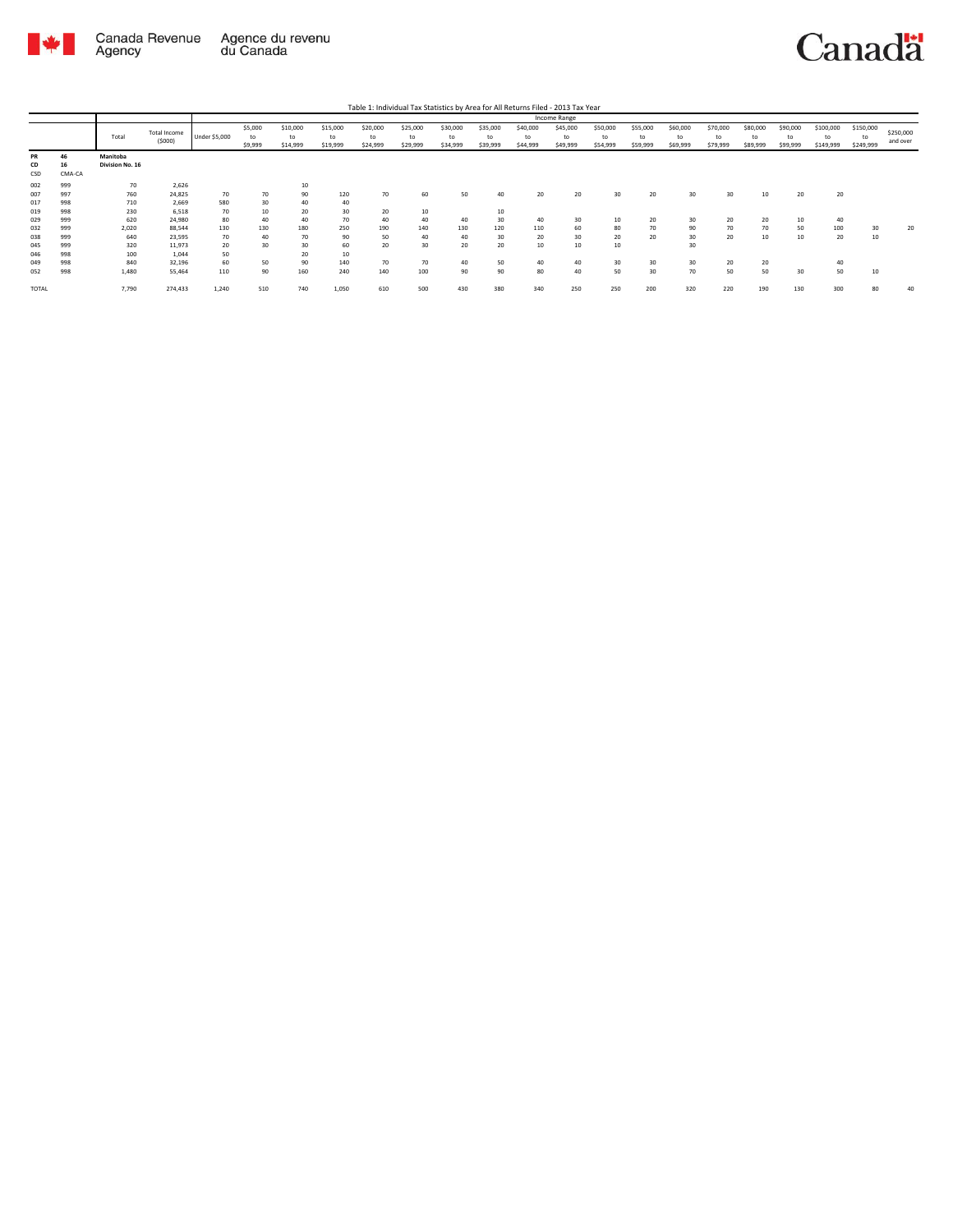

 $$250,000$ <br>and over

 $30$ 

 $50$ 

|                     |                    |                             |                               |                      |                          |                            |                            | Table 1: Individual Tax Statistics by Area for All Returns Filed - 2013 Tax Year |                            |                            |                            |                            |                            |                            |                            |                            |                            |                            |                            |                              |                              |
|---------------------|--------------------|-----------------------------|-------------------------------|----------------------|--------------------------|----------------------------|----------------------------|----------------------------------------------------------------------------------|----------------------------|----------------------------|----------------------------|----------------------------|----------------------------|----------------------------|----------------------------|----------------------------|----------------------------|----------------------------|----------------------------|------------------------------|------------------------------|
|                     |                    |                             |                               |                      |                          |                            |                            |                                                                                  |                            |                            |                            |                            | Income Range               |                            |                            |                            |                            |                            |                            |                              |                              |
|                     |                    | Total                       | <b>Total Income</b><br>(5000) | <b>Under \$5,000</b> | \$5,000<br>to<br>\$9,999 | \$10,000<br>to<br>\$14,999 | \$15,000<br>to<br>\$19,999 | \$20,000<br>to<br>\$24,999                                                       | \$25,000<br>to<br>\$29,999 | \$30,000<br>to<br>\$34,999 | \$35,000<br>to<br>\$39,999 | \$40,000<br>to<br>\$44,999 | \$45,000<br>to<br>\$49,999 | \$50,000<br>to<br>\$54,999 | \$55,000<br>to<br>\$59,999 | \$60,000<br>to<br>\$69,999 | \$70,000<br>to<br>\$79,999 | \$80,000<br>to<br>\$89,999 | \$90,000<br>to<br>\$99,999 | \$100,000<br>to<br>\$149,999 | \$150,000<br>to<br>\$249,999 |
| PR<br>CD<br>CSD     | 46<br>17<br>CMA-CA | Manitoba<br>Division No. 17 |                               |                      |                          |                            |                            |                                                                                  |                            |                            |                            |                            |                            |                            |                            |                            |                            |                            |                            |                              |                              |
| 026<br>029<br>034   | 997<br>998<br>998  | 2,920<br>860<br>360         | 71.849<br>3.853<br>10.520     | 830<br>670<br>30     | 220<br>50<br>30          | 270<br>30<br>50            | 370<br>70<br>60            | 210<br>20<br>40                                                                  | 170<br>10<br>40            | 140<br>20                  | 140<br>10                  | 100<br>20                  | 90                         | 50                         | 50                         | 80<br>10                   | 70                         | 40                         | 20                         | 60<br>10                     | 10                           |
| 036<br>040          | 999<br>998         | 400<br>220                  | 12.655<br>7.806               | 20<br>20             | 20<br>10                 | 50<br>30                   | 60<br>30                   | 40<br>20                                                                         | 30<br>20                   | 40<br>20                   | 20<br>20                   | 30<br>10                   | 10                         | 10                         | 10                         | 10                         | 10                         |                            |                            | 10                           |                              |
| 045<br>048          | 998<br>998         | 550<br>1.040                | 22,103<br>40.696              | 50<br>70             | 40<br>70                 | 50<br>90                   | 70<br>120                  | 50<br>90                                                                         | 40<br>70                   | 40<br>70                   | 40<br>80                   | 40<br>60                   | 30<br>50                   | 20<br>40                   | 10<br>40                   | 30<br>70                   | 20<br>40                   | 10<br>20                   | 20                         | 10<br>30                     | 20                           |
| 050<br>053<br>055   | 998<br>998<br>998  | 7.400<br>640<br>540         | 278.177<br>22,113<br>19.232   | 520<br>50<br>40      | 490<br>50<br>40          | 640<br>70<br>50            | 920<br>80<br>60            | 690<br>60<br>40                                                                  | 570<br>50<br>30            | 540<br>30<br>40            | 480<br>40<br>40            | 480<br>40<br>30            | 320<br>30<br>30            | 270<br>20<br>20            | 200<br>20<br>20            | 340<br>30<br>20            | 260<br>10<br>30            | 210<br>10<br>20            | 130<br>10                  | 230<br>10<br>20              | 70                           |
| 057<br>060          | 998<br>998         | 510<br>740                  | 17.027<br>25.983              | 40<br>50             | 30<br>50                 | 50<br>80                   | 90<br>110                  | 40<br>80                                                                         | 40<br>50                   | 30<br>50                   | 20<br>50                   | 30<br>40                   | 30<br>50                   | 20<br>20                   | 20<br>20                   | 30<br>30                   | 10<br>30                   |                            |                            | 10<br>20                     |                              |
| 063<br>067          | 999<br>999         | 280<br>210                  | 7.603<br>6.035                | 40<br>30             | 30<br>20                 | 40<br>20                   | 50<br>40                   | 30<br>30                                                                         | 20<br>10                   | 10<br>10                   | 10                         |                            |                            |                            |                            |                            |                            |                            |                            |                              |                              |
| 071<br>073<br>076   | 999<br>999<br>999  | 220<br>770<br>40            | 6.613<br>25.585<br>1,588      | 20<br>70             | 20<br>70                 | 20<br>80                   | 40<br>110                  | 20<br>80                                                                         | 10<br>60                   | 20<br>50                   | 40                         | 20<br>20                   | 30                         | 20                         | 30                         | 10<br>20                   | 30                         | 20                         | 10                         | 30                           |                              |
| 092<br><b>TOTAL</b> | 997                | 20<br>17,730                | 1.292<br>580,731              | 2,550                | 1,240                    | 1,620                      | 2,290                      | 1,540                                                                            | 1,230                      | 1,130                      | 1,020                      | 930                        | 690                        | 530                        | 450                        | 710                        | 530                        | 370                        | 250                        | 480                          | 130                          |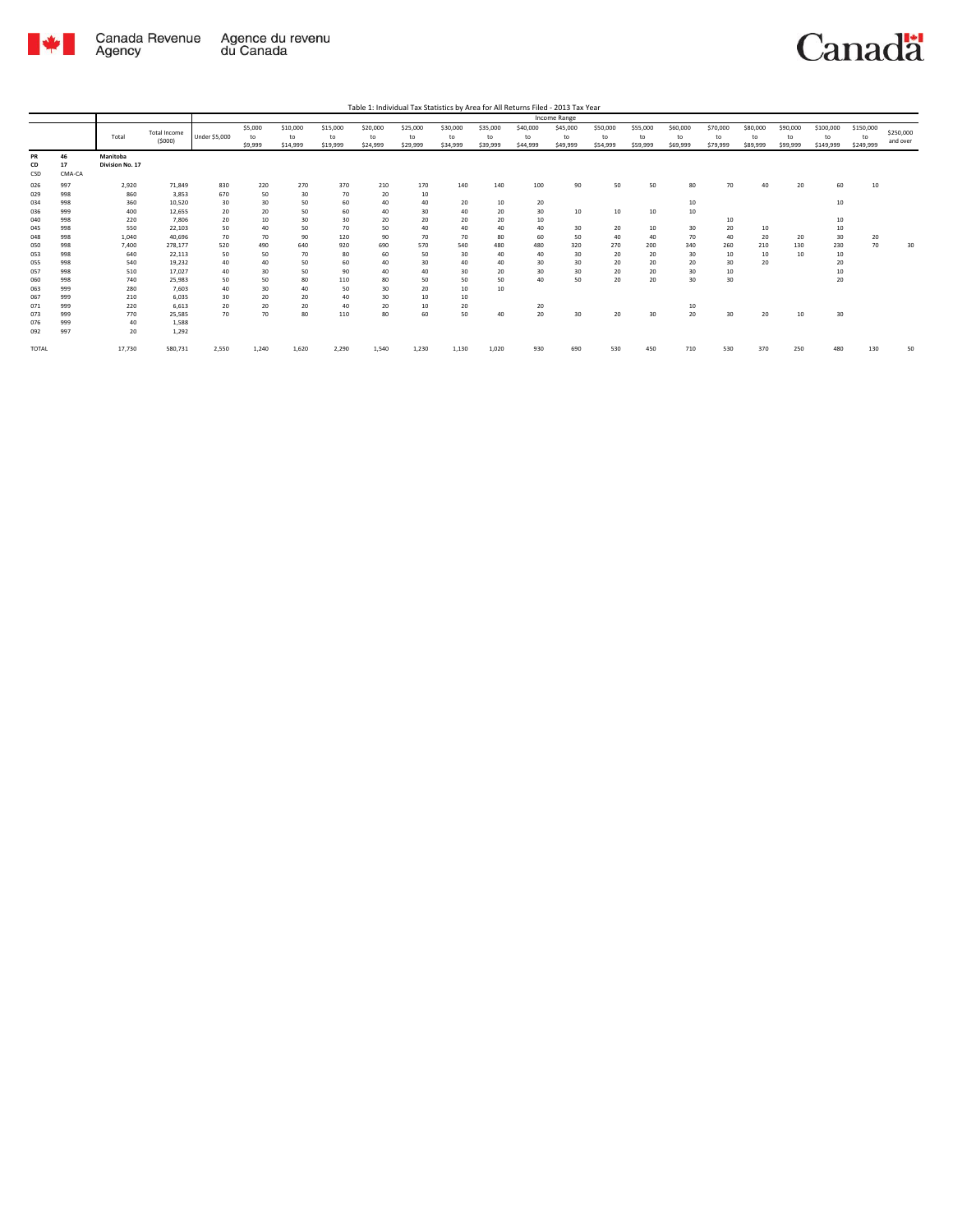

|       |        |                 |                               |               |                          |                            |                            |                            | Table 1: Individual Tax Statistics by Area for All Returns Filed - 2013 Tax Year |                            |                            |                            |                            |                            |                            |                            |                            |                            |                            |                              |                              |                       |
|-------|--------|-----------------|-------------------------------|---------------|--------------------------|----------------------------|----------------------------|----------------------------|----------------------------------------------------------------------------------|----------------------------|----------------------------|----------------------------|----------------------------|----------------------------|----------------------------|----------------------------|----------------------------|----------------------------|----------------------------|------------------------------|------------------------------|-----------------------|
|       |        |                 |                               |               |                          |                            |                            |                            |                                                                                  |                            |                            |                            | Income Range               |                            |                            |                            |                            |                            |                            |                              |                              |                       |
|       |        | Total           | <b>Total Income</b><br>(5000) | Under \$5,000 | \$5,000<br>to<br>\$9,999 | \$10,000<br>to<br>\$14,999 | \$15,000<br>to<br>\$19,999 | \$20,000<br>to<br>\$24,999 | \$25,000<br>to<br>\$29,999                                                       | \$30,000<br>to<br>\$34,999 | \$35,000<br>to<br>\$39,999 | \$40,000<br>to<br>\$44,999 | \$45,000<br>to<br>\$49,999 | \$50,000<br>to<br>\$54,999 | \$55,000<br>to<br>\$59,999 | \$60,000<br>to<br>\$69,999 | \$70,000<br>to<br>\$79,999 | \$80,000<br>to<br>\$89,999 | \$90,000<br>to<br>\$99,999 | \$100,000<br>to<br>\$149,999 | \$150,000<br>to<br>\$249,999 | \$250,000<br>and over |
| PR    | 46     | Manitoba        |                               |               |                          |                            |                            |                            |                                                                                  |                            |                            |                            |                            |                            |                            |                            |                            |                            |                            |                              |                              |                       |
| CD    | 18     | Division No. 18 |                               |               |                          |                            |                            |                            |                                                                                  |                            |                            |                            |                            |                            |                            |                            |                            |                            |                            |                              |                              |                       |
| CSD   | CMA-CA |                 |                               |               |                          |                            |                            |                            |                                                                                  |                            |                            |                            |                            |                            |                            |                            |                            |                            |                            |                              |                              |                       |
| 031   | 997    | 5,020           | 199,693                       | 300           | 300                      | 370                        | 510                        | 470                        | 440                                                                              | 410                        | 320                        | 330                        | 230                        | 190                        | 180                        | 290                        | 210                        | 140                        | 90                         | 180                          | 50                           | 10                    |
| 034   | 996    | 1,390           | 48.477                        | 90            | 100                      | 110                        | 160                        | 140                        | 130                                                                              | 120                        | 100                        | 110                        | 80                         | 50                         | 40                         | 70                         | 40                         | 20                         | 20                         | 30                           |                              |                       |
| 037   | 997    | 1,200           | 36,914                        | 110           | 90                       | 130                        | 190                        | 130                        | 90                                                                               | 80                         | 70                         | 60                         | 50                         | 40                         | 30                         | 40                         | 40                         | 20                         | 10                         | 20                           |                              |                       |
| 040   | 997    | 1,010           | 34,704                        | 110           | 90                       | 100                        | 120                        | 110                        | 80                                                                               | 60                         | 50                         | 60                         | 40                         | 30                         | 20                         | 40                         | 40                         | 30                         | 10                         | 40                           |                              |                       |
| 044   | 998    | 1,010           | 38,964                        | 80            | 90                       | 110                        | 130                        | 100                        | 60                                                                               | 50                         | 50                         | 40                         | 50                         | 30                         | 20                         | 50                         | 50                         | 30                         | 30                         | 50                           | 10                           |                       |
| 052   | 997    | 680             | 25,302                        | 60            | 50                       | 70                         | 110                        | 70                         | 50                                                                               | 40                         | 30                         | 40                         | 30                         | 20                         | 20                         | 20                         | 20                         | 10                         |                            | 30                           | 10                           |                       |
| 055   | 998    | 610             | 3,466                         | 470           | 20                       | 30                         | 30                         |                            | 10                                                                               |                            |                            |                            |                            |                            |                            |                            |                            |                            |                            |                              |                              |                       |
| 057   | 998    | 80              | 2,982                         | 10            |                          |                            |                            |                            |                                                                                  |                            |                            |                            |                            |                            |                            |                            |                            |                            |                            |                              |                              |                       |
| 060   | 998    | 1,860           | 60,039                        | 190           | 150                      | 220                        | 300                        | 180                        | 130                                                                              | 110                        | 90                         | 100                        | 70                         | 60                         | 50                         | 60                         | 60                         | 40                         | 20                         | 30                           | 10                           |                       |
| 063   | 998    | 160             | 2,699                         | 70            | 10                       | 10                         | 10                         | 10                         |                                                                                  |                            |                            |                            |                            |                            |                            |                            |                            |                            |                            |                              |                              |                       |
| 067   | 998    | 860             | 10.171                        | 560           | 30                       | 50                         | 80                         | 30                         | 10                                                                               | 20                         | 20                         | 10                         | 10                         | 10                         |                            | 10                         |                            |                            |                            | 10                           |                              |                       |
| 068   | 998    | 1,250           | 35.484                        | 210           | 110                      | 120                        | 190                        | 100                        | 80                                                                               | 70                         | 70                         | 50                         | 50                         | 40                         | 30                         | 40                         | 30                         | 20                         | 20                         | 30                           |                              |                       |
| 071   | 998    | 710             | 25,253                        | 50            | 50                       | 60                         | 90                         | 80                         | 50                                                                               | 70                         | 40                         | 40                         | 30                         | 20                         | 20                         | 40                         | 30                         | 20                         |                            | 20                           |                              |                       |
| 074   | 998    | 2,630           | 86,682                        | 300           | 190                      | 250                        | 330                        | 220                        | 200                                                                              | 180                        | 170                        | 150                        | 120                        | 100                        | 70                         | 120                        | 70                         | 50                         | 30                         | 70                           | 20                           |                       |
| 077   | 999    | 390             | 12,599                        | 30            | 20                       | 40                         | 60                         | 30                         | 40                                                                               | 30                         | 20                         | 20                         | 20                         | 10                         | 10                         | 20                         |                            | 10                         |                            |                              |                              |                       |
| 091   | 999    | 80              | 2,481                         |               | 10                       |                            | $10\,$                     |                            |                                                                                  |                            |                            |                            |                            |                            |                            |                            |                            |                            |                            |                              |                              |                       |
| TOTAL |        | 18,930          | 625,911                       | 2,650         | 1,310                    | 1,680                      | 2,310                      | 1,690                      | 1,370                                                                            | 1,250                      | 1,030                      | 1,030                      | 770                        | 590                        | 500                        | 800                        | 590                        | 410                        | 260                        | 520                          | 130                          | 40                    |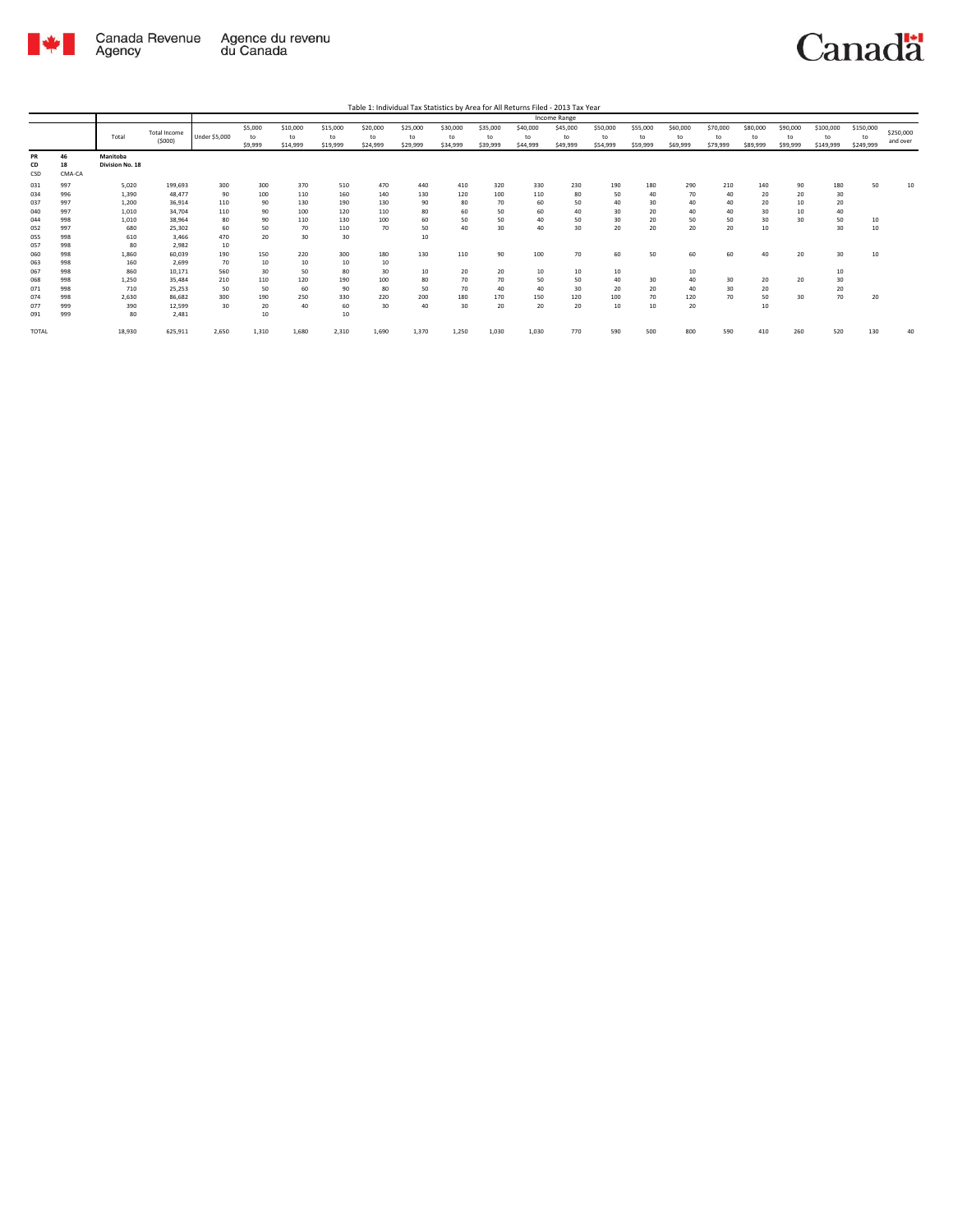



|                          |                          |                             |                                  |                         |                          |                            |                            |                            |                            |                            |                            |                            | Income Range               |                            |                            |                            |                            |                            |                            |                              |                              |                       |
|--------------------------|--------------------------|-----------------------------|----------------------------------|-------------------------|--------------------------|----------------------------|----------------------------|----------------------------|----------------------------|----------------------------|----------------------------|----------------------------|----------------------------|----------------------------|----------------------------|----------------------------|----------------------------|----------------------------|----------------------------|------------------------------|------------------------------|-----------------------|
|                          |                          | Total                       | Total Income<br>(5000)           | Under \$5,000           | \$5,000<br>to<br>\$9,999 | \$10,000<br>to<br>\$14,999 | \$15,000<br>to<br>\$19,999 | \$20,000<br>to<br>\$24,999 | \$25,000<br>to<br>\$29,999 | \$30,000<br>to<br>\$34,999 | \$35,000<br>to<br>\$39,999 | \$40,000<br>to<br>\$44,999 | \$45,000<br>to<br>\$49,999 | \$50,000<br>to<br>\$54,999 | \$55,000<br>to<br>\$59,999 | \$60,000<br>to<br>\$69,999 | \$70,000<br>to<br>\$79,999 | \$80,000<br>to<br>\$89,999 | \$90,000<br>to<br>\$99,999 | \$100,000<br>to<br>\$149,999 | \$150,000<br>to<br>\$249,999 | \$250,000<br>and over |
| PR<br>CD<br>CSD          | 46<br>19<br>CMA-CA       | Manitoba<br>Division No. 19 |                                  |                         |                          |                            |                            |                            |                            |                            |                            |                            |                            |                            |                            |                            |                            |                            |                            |                              |                              |                       |
| 045<br>050<br>051        | 998<br>998<br>999        | 4,640<br>370<br>540         | 65,701<br>2,777<br>2,328         | 2,380<br>270<br>480     | 360<br>20<br>10          | 410<br>20<br>10            | 500<br>20<br>$10\,$        | 230                        | 140                        | 110                        | 90                         | 80                         | 60                         | 40                         | 30                         | 60                         | 40                         | 40                         | 20                         | 40                           |                              |                       |
| 052<br>053<br>054        | 998<br>999<br>998        | 380<br>480<br>310           | 1,319<br>5,596<br>1,621          | 330<br>320<br>250       | 10<br>20<br>10           | 30<br>20                   | 20<br>30<br>$10\,$         | 10                         | 10                         |                            |                            |                            |                            |                            |                            |                            |                            |                            |                            |                              |                              |                       |
| 059<br>061               | 998<br>998               | 1,790<br>60                 | 10,338<br>777                    | 1,340<br>30             | 80                       | 100                        | 130                        | 50                         | 20                         | 20                         | 10                         |                            |                            |                            |                            |                            |                            |                            |                            |                              |                              |                       |
| 065<br>068<br>069<br>071 | 999<br>998<br>998<br>999 | 490<br>270<br>340<br>50     | 5,108<br>2,395<br>2,077<br>1,010 | 300<br>170<br>230<br>10 | 30<br>20<br>20           | 30<br>10<br>30             | 50<br>20<br>30             | 20<br>10<br>10             |                            |                            | 10                         |                            |                            |                            |                            |                            |                            |                            |                            |                              |                              |                       |
| 075<br>079<br>082        | 998<br>999<br>999        | 510<br>270                  | 2,354<br>607                     | 430<br>240              | 10                       | 20                         | 20<br>10                   |                            |                            |                            |                            |                            |                            |                            |                            |                            |                            |                            |                            |                              |                              |                       |
| TOTAL                    |                          | 10,490                      | 104,008                          | 6,790                   | 620                      | 710                        | 870                        | 360                        | 210                        | 160                        | 150                        | 120                        | 90                         | 60                         | 40                         | 90                         | 70                         | 60                         | R٢                         | 80                           | 10                           |                       |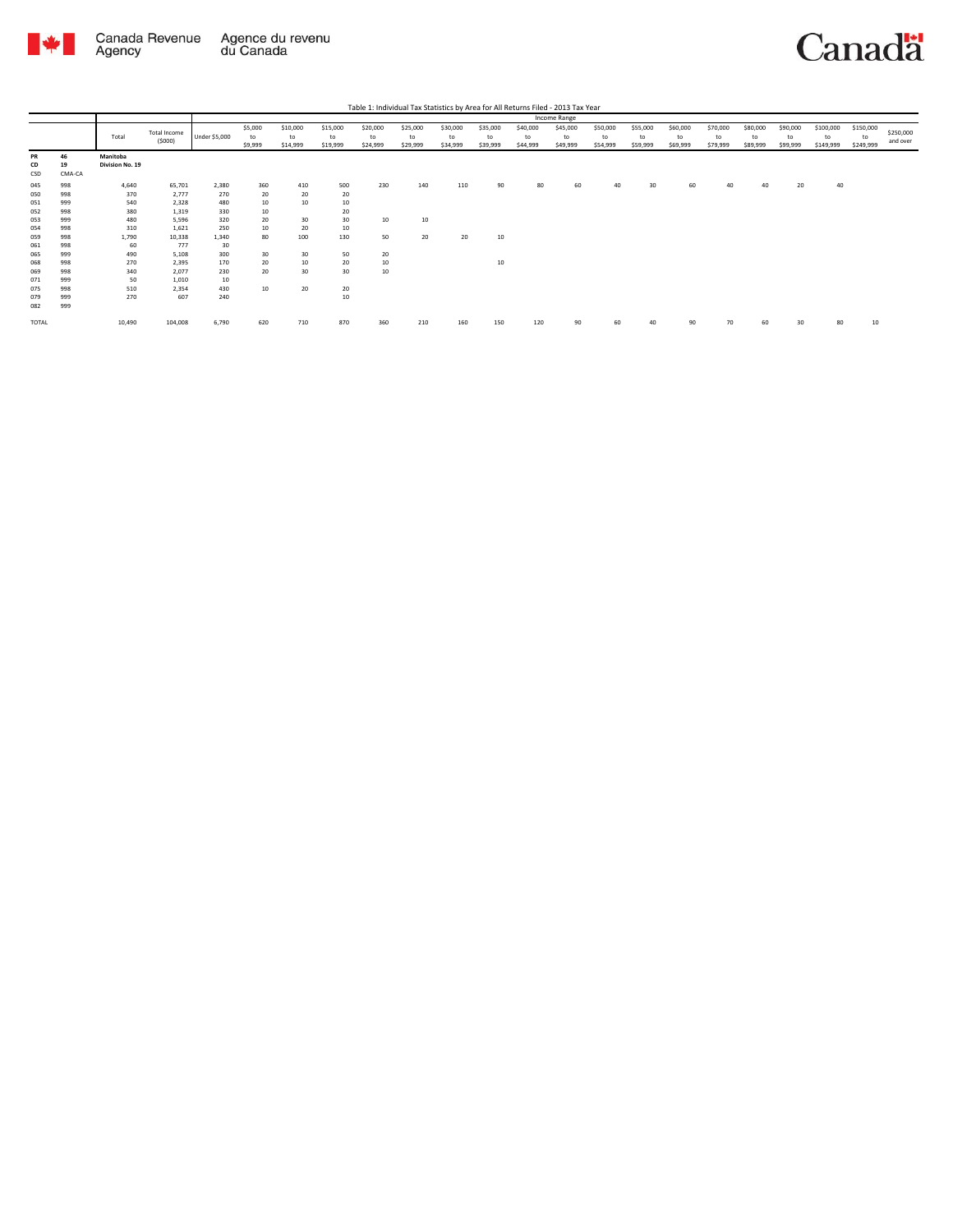

|                 |                    |                             |                        |               |                          |                            |                            |                            |                            |                            |                            |                            | Income Range               |                            |                            |                            |                            |                            |                            |                              |                              |                       |
|-----------------|--------------------|-----------------------------|------------------------|---------------|--------------------------|----------------------------|----------------------------|----------------------------|----------------------------|----------------------------|----------------------------|----------------------------|----------------------------|----------------------------|----------------------------|----------------------------|----------------------------|----------------------------|----------------------------|------------------------------|------------------------------|-----------------------|
|                 |                    | Total                       | Total Income<br>(5000) | Under \$5,000 | \$5,000<br>to<br>\$9,999 | \$10,000<br>to<br>\$14,999 | \$15,000<br>to<br>\$19,999 | \$20,000<br>to<br>\$24,999 | \$25,000<br>to<br>\$29,999 | \$30,000<br>to<br>\$34,999 | \$35,000<br>to<br>\$39,999 | \$40,000<br>to<br>\$44,999 | \$45,000<br>to<br>\$49,999 | \$50,000<br>to<br>\$54,999 | \$55,000<br>to<br>\$59,999 | \$60,000<br>to<br>\$69,999 | \$70,000<br>to<br>\$79,999 | \$80,000<br>to<br>\$89,999 | \$90,000<br>to<br>\$99,999 | \$100,000<br>to<br>\$149,999 | \$150,000<br>to<br>\$249,999 | \$250,000<br>and over |
| PR<br>CD<br>CSD | 46<br>20<br>CMA-CA | Manitoba<br>Division No. 20 |                        |               |                          |                            |                            |                            |                            |                            |                            |                            |                            |                            |                            |                            |                            |                            |                            |                              |                              |                       |
| 032             | 998                | 470                         | 7,884                  | 170           | 40                       | 50                         | 50                         | 50                         | 30                         | 20                         | 20                         |                            | 10                         |                            |                            | 10                         |                            |                            |                            |                              |                              |                       |
| 037             | 998                | 350                         | 12,594                 | 30            | 20                       | 40                         | 40                         | 30                         | 20                         | 20                         | 20                         | 20                         | 20                         | 20                         |                            | 30                         | 10                         |                            |                            | 10                           |                              |                       |
| 039             | 998                | 800                         | 27,548                 | 70            | 60                       | 90                         | 100                        | 70                         | 60                         | 50                         | 50                         | 50                         | 40                         | 30                         | 30                         | 30                         | 30                         | 20                         | 10                         | 20                           |                              |                       |
| 041             | 998                | 2,140                       | 78,533                 | 150           | 150                      | 210                        | 280                        | 210                        | 140                        | 140                        | 120                        | 140                        | 120                        | 70                         | 60                         | 110                        | 70                         | 70                         | 40                         | 60                           | 20                           |                       |
| 043             | 999                | 350                         | 11,193                 | 20            | 30                       | 40                         | 60                         | 30                         | 30                         | 20                         | 20                         | 30                         | 20                         | 10                         |                            | 20                         |                            |                            |                            |                              |                              |                       |
| 048             | 998                | 3.240                       | 120,200                | 230           | 220                      | 280                        | 440                        | 290                        | 230                        | 220                        | 190                        | 210                        | 140                        | 110                        | 100                        | 160                        | 140                        | 90                         | 60                         | 90                           | 20                           | 10                    |
| 052             | 999                | 240                         | 8,239                  | 20            | 20                       | 20                         | 30                         | 20                         | 10                         | 10                         | 10                         | 20                         | 20                         | 20                         |                            |                            |                            |                            |                            |                              |                              |                       |
| 055             | 999                | 560                         | 12,601                 | 140           | 50                       | 60                         | 80                         | 50                         | 30                         | 30                         | 20                         | 20                         | 20                         | 20                         |                            | 20                         |                            |                            |                            |                              |                              |                       |
| 066             | 999                | 90                          | 2,648                  |               |                          |                            | 10                         | 10                         | 10                         |                            |                            |                            |                            |                            |                            |                            |                            |                            |                            |                              |                              |                       |
| 069             | 999                | 80                          | 2,098                  | 20            | 10                       |                            |                            |                            |                            |                            |                            |                            |                            |                            |                            |                            |                            |                            |                            |                              |                              |                       |
| <b>TOTAL</b>    |                    | 8,310                       | 283,539                | 850           | 600                      | 790                        | 1,100                      | 760                        | 580                        | 520                        | 460                        | 500                        | 380                        | 280                        | 230                        | 390                        | 270                        | 210                        | 130                        | 200                          | 50                           | 20                    |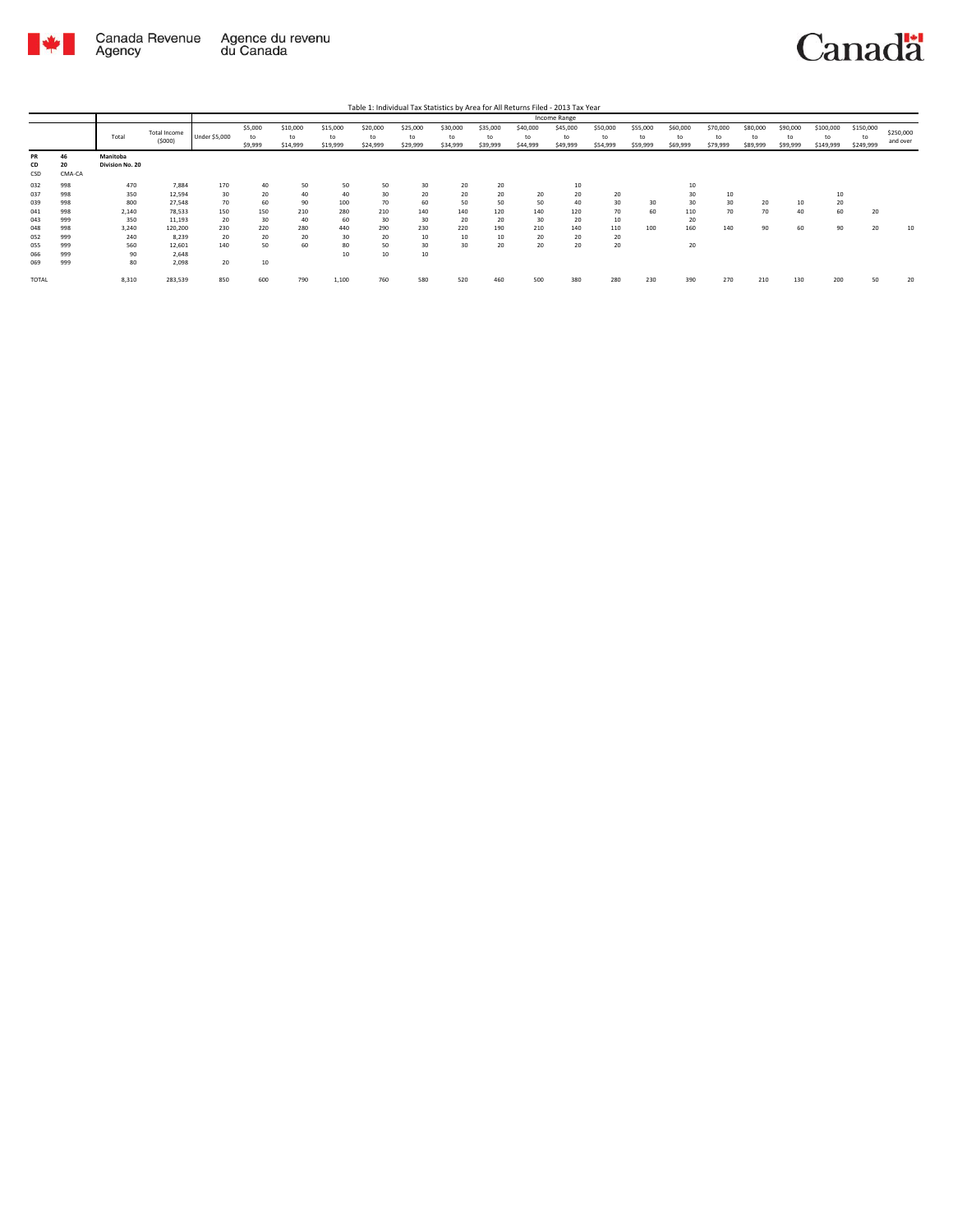

|                 |                    |                             |                               |               |                          |                            |                            |                            |                            |                            |                            |                            | Income Range               |                            |                            |                            |                            |                            |                            |                              |                              |                       |
|-----------------|--------------------|-----------------------------|-------------------------------|---------------|--------------------------|----------------------------|----------------------------|----------------------------|----------------------------|----------------------------|----------------------------|----------------------------|----------------------------|----------------------------|----------------------------|----------------------------|----------------------------|----------------------------|----------------------------|------------------------------|------------------------------|-----------------------|
|                 |                    | Total                       | <b>Total Income</b><br>(5000) | Under \$5,000 | \$5,000<br>to<br>\$9,999 | \$10,000<br>to<br>\$14,999 | \$15,000<br>to<br>\$19,999 | \$20,000<br>to<br>\$24,999 | \$25,000<br>to<br>\$29,999 | \$30,000<br>to<br>\$34,999 | \$35,000<br>to<br>\$39,999 | \$40,000<br>to<br>\$44,999 | \$45,000<br>to<br>\$49,999 | \$50,000<br>to<br>\$54,999 | \$55,000<br>to<br>\$59,999 | \$60,000<br>to<br>\$69,999 | \$70,000<br>to<br>\$79,999 | \$80,000<br>to<br>\$89,999 | \$90,000<br>to<br>\$99,999 | \$100,000<br>to<br>\$149,999 | \$150,000<br>to<br>\$249,999 | \$250,000<br>and over |
| PR<br>CD<br>CSD | 46<br>21<br>CMA-CA | Manitoba<br>Division No. 21 |                               |               |                          |                            |                            |                            |                            |                            |                            |                            |                            |                            |                            |                            |                            |                            |                            |                              |                              |                       |
| 025             | 999                | 170                         | 2,595                         | 100           | 10                       |                            | 20                         |                            |                            |                            |                            |                            |                            |                            |                            |                            |                            |                            |                            |                              |                              |                       |
| 027             | 999                | 490                         | 7,932                         | 250           | 60                       | 40                         | 40                         | 20                         | 10                         | 10                         |                            |                            |                            |                            |                            |                            |                            |                            |                            |                              |                              |                       |
| 029             | 999                | 690                         | 2,794                         | 560           | 30                       | 30                         | 30                         |                            |                            |                            |                            |                            |                            |                            |                            |                            |                            |                            |                            |                              |                              |                       |
| 033             | 999                | 50                          | 262                           | 40            |                          |                            |                            |                            |                            |                            |                            |                            |                            |                            |                            |                            |                            |                            |                            |                              |                              |                       |
| 034             | 999                | 10                          | 46                            |               |                          |                            |                            |                            |                            |                            |                            |                            |                            |                            |                            |                            |                            |                            |                            |                              |                              |                       |
| 040             | 998                | 70                          | 578                           | 40            |                          |                            |                            |                            |                            |                            |                            |                            |                            |                            |                            |                            |                            |                            |                            |                              |                              |                       |
| 043             | 998                | 1,200                       | 8,099                         | 840           | 100                      | 70                         | 80                         | 30                         | 20                         | 10                         | 10                         | 10                         |                            |                            |                            |                            |                            |                            |                            |                              |                              |                       |
| 045             | 998                | 6,250                       | 249,678                       | 1,070         | 480                      | 380                        | 480                        | 400                        | 330                        | 340                        | 290                        | 290                        | 250                        | 220                        | 190                        | 350                        | 310                        | 300                        | 180                        | 300                          | 70                           | 20                    |
| 052             | 998                | 610                         | 24,908                        | 80            | 50                       | 40                         | 40                         | 40                         | 30                         | 40                         | 40                         | 30                         | 30                         | 20                         | 30                         | 50                         | 30                         | 30                         | 20                         | 30                           |                              |                       |
| 058             | 999                | 570                         | 4,834                         | 410           | 40                       | 30                         | 30                         | 10                         |                            | 10                         |                            |                            |                            |                            |                            |                            |                            |                            |                            |                              |                              |                       |
| 064             | 998                | 4,760                       | 238,407                       | 330           | 270                      | 310                        | 370                        | 330                        | 320                        | 280                        | 250                        | 220                        | 210                        | 170                        | 140                        | 250                        | 270                        | 260                        | 220                        | 460                          | 90                           | 10                    |
| 071             | 998                | 740                         | 40,911                        | 50            | 50                       | 40                         | 50                         | 60                         | 50                         | 40                         | 30                         | 40                         | 30                         | 30                         | 20                         | 40                         | 30                         | 40                         | 30                         | 100                          | 30                           |                       |
| 078             | 998                | 430                         | 9,590                         | 150           | 40                       | 40                         | 40                         | 10                         | 30                         | 20                         | 20                         | 10                         | 10                         |                            |                            |                            |                            | 10                         |                            |                              |                              |                       |
| TOTAL           |                    | 16,050                      | 590,632                       | 3,920         | 1,140                    | 990                        | 1,180                      | 910                        | 810                        | 770                        | 670                        | 630                        | 540                        | 460                        | 400                        | 710                        | 660                        | 660                        | 460                        | 910                          | 200                          | 40                    |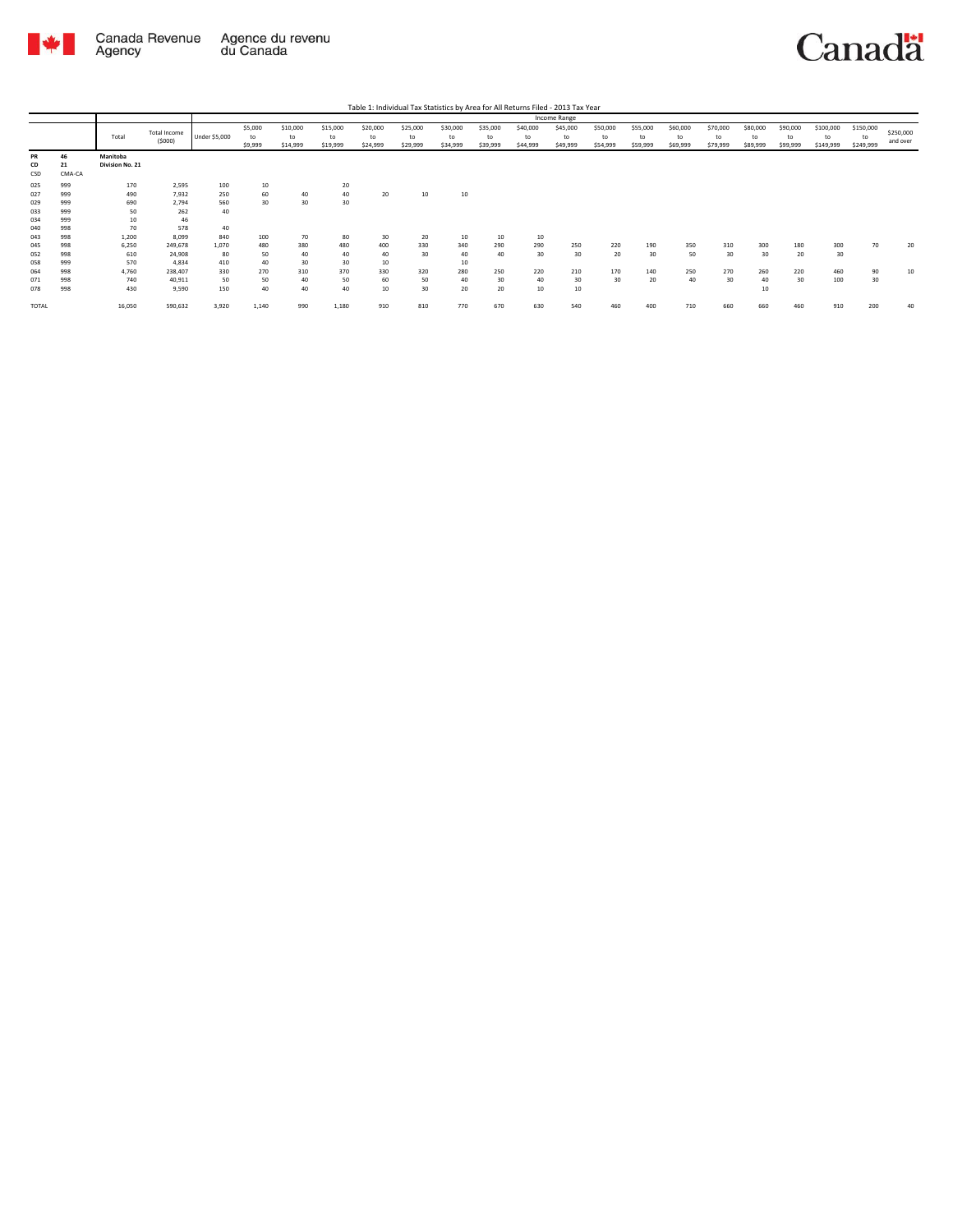

|                   |                    |                             |                         |                  |                          |                            |                            |                            |                            |                            |                            |                            | Income Range               |                            |                            |                            |                            |                            |                            |                              |                              |                       |
|-------------------|--------------------|-----------------------------|-------------------------|------------------|--------------------------|----------------------------|----------------------------|----------------------------|----------------------------|----------------------------|----------------------------|----------------------------|----------------------------|----------------------------|----------------------------|----------------------------|----------------------------|----------------------------|----------------------------|------------------------------|------------------------------|-----------------------|
|                   |                    | Total                       | Total Income<br>(5000)  | Under \$5,000    | \$5,000<br>to<br>\$9,999 | \$10,000<br>to<br>\$14,999 | \$15,000<br>to<br>\$19,999 | \$20,000<br>to<br>\$24,999 | \$25,000<br>to<br>\$29,999 | \$30,000<br>to<br>\$34,999 | \$35,000<br>to<br>\$39,999 | \$40,000<br>to<br>\$44,999 | \$45,000<br>to<br>\$49,999 | \$50,000<br>to<br>\$54,999 | \$55,000<br>to<br>\$59,999 | \$60,000<br>to<br>\$69,999 | \$70,000<br>to<br>\$79,999 | \$80,000<br>to<br>\$89,999 | \$90,000<br>to<br>\$99,999 | \$100,000<br>to<br>\$149,999 | \$150,000<br>to<br>\$249,999 | \$250,000<br>and over |
| PR<br>CD<br>CSD   | 46<br>22<br>CMA-CA | Manitoba<br>Division No. 22 |                         |                  |                          |                            |                            |                            |                            |                            |                            |                            |                            |                            |                            |                            |                            |                            |                            |                              |                              |                       |
| 046<br>048        | 997<br>999         | 8,460<br>1,610              | 104,100<br>5,124        | 6,040<br>1,400   | 300<br>30                | 400<br>50                  | 440<br>60                  | 190<br>20                  | 140                        | 90                         | 70<br>10                   | 60                         | 60                         | 50                         | 40                         | 90                         | 80                         | 70                         | 80                         | 200                          | 70                           |                       |
| 050<br>052        | 998<br>998         | 60<br>2,730                 | 1,068<br>16,425         | 20<br>2,170      | 90                       | 110                        | 130                        | 40                         | 30                         | 30                         | 10                         | 20                         | 10                         |                            | $10$                       | 20                         |                            |                            |                            | 20                           |                              |                       |
| 055<br>056        | 998<br>998         | 370<br>530                  | 1,374<br>3,953          | 330<br>430       | 10                       | 20<br>20                   | 40                         |                            |                            |                            |                            |                            |                            |                            |                            |                            |                            |                            |                            | 10                           |                              |                       |
| 059<br>063        | 998<br>998         | 1,300<br>1,130              | 7,806<br>6,627          | 1,010<br>850     | 90<br>60                 | 60<br>60                   | 60<br>70                   | 30<br>30                   | 20                         |                            |                            |                            |                            |                            |                            | 10                         |                            |                            |                            |                              |                              |                       |
| 064<br>065<br>800 | 999<br>998<br>999  | 80<br>250<br>820            | 1,119<br>1,407<br>2,057 | 50<br>190<br>740 | 10<br>10                 | 10<br>30                   | 20<br>20                   |                            |                            |                            |                            |                            |                            |                            |                            |                            |                            |                            |                            |                              |                              |                       |
| 801               | 998                | 10                          | 606                     |                  |                          |                            |                            |                            |                            |                            |                            |                            |                            |                            |                            |                            |                            |                            |                            |                              |                              |                       |
| TOTAL             |                    | 17,340                      | 151,665                 | 13,220           | 620                      | 760                        | 850                        | 320                        | 220                        | 160                        | 120                        | 110                        | 90                         | 70                         | 70                         | 140                        | 100                        | 90                         | 100                        | 240                          | 70                           |                       |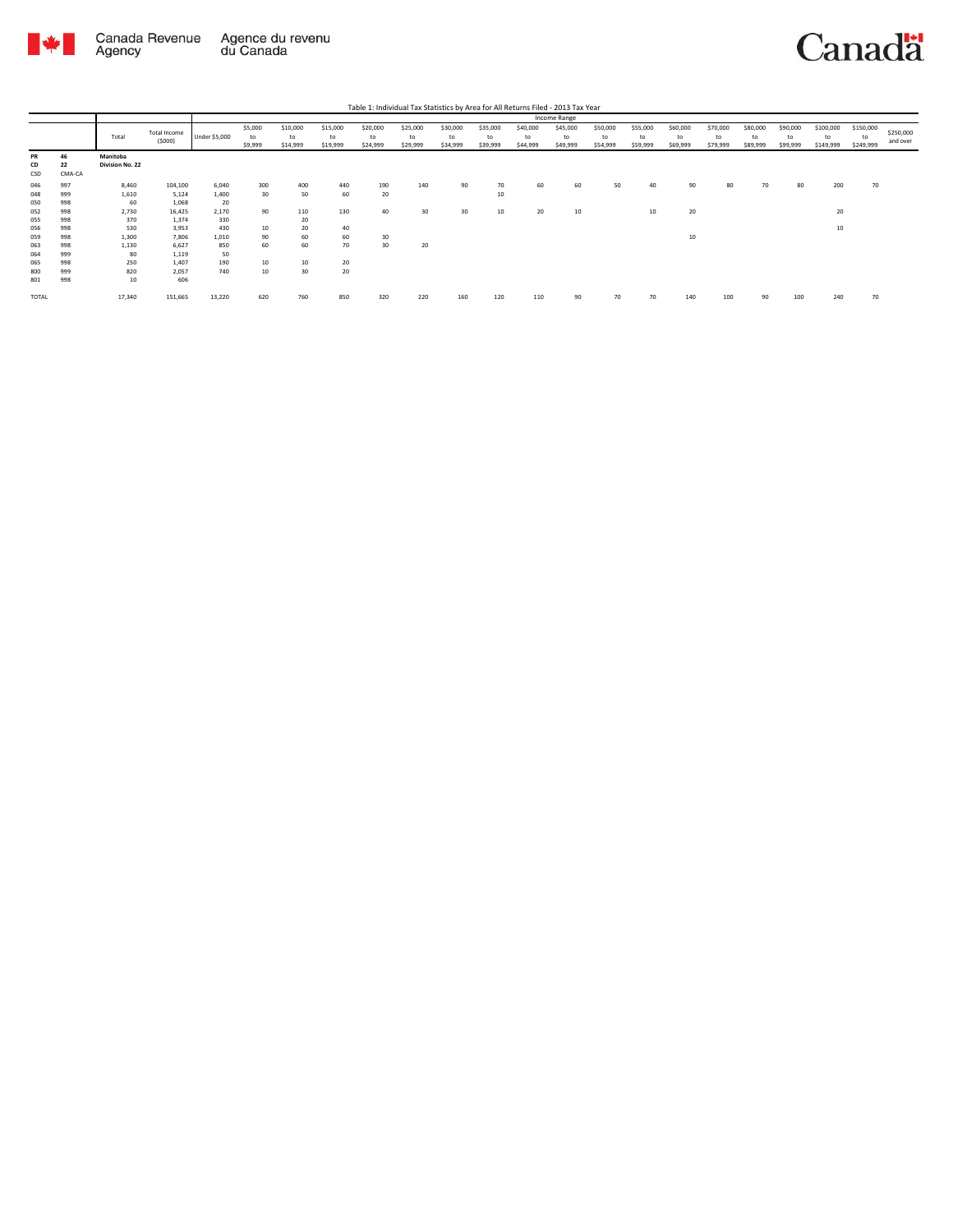

|                 |                    |                             |                        |               | Income Range             |                            |                            |                            |                            |                            |                            |                            |                            |                            |                            |                            |                            |                            |                            |                        |                              |                       |
|-----------------|--------------------|-----------------------------|------------------------|---------------|--------------------------|----------------------------|----------------------------|----------------------------|----------------------------|----------------------------|----------------------------|----------------------------|----------------------------|----------------------------|----------------------------|----------------------------|----------------------------|----------------------------|----------------------------|------------------------|------------------------------|-----------------------|
|                 |                    | Total                       | Total Income<br>(5000) | Under \$5,000 | \$5,000<br>to<br>\$9,999 | \$10,000<br>to<br>\$14,999 | \$15,000<br>to<br>\$19,999 | \$20,000<br>to<br>\$24,999 | \$25,000<br>to<br>\$29,999 | \$30,000<br>to<br>\$34,999 | \$35,000<br>to<br>\$39,999 | \$40,000<br>to<br>\$44,999 | \$45,000<br>to<br>\$49,999 | \$50,000<br>to<br>\$54,999 | \$55,000<br>to<br>\$59,999 | \$60,000<br>to<br>\$69,999 | \$70,000<br>to<br>\$79,999 | \$80,000<br>to<br>\$89,999 | \$90,000<br>to<br>\$99,999 | \$100,000<br>\$149,999 | \$150,000<br>to<br>\$249,999 | \$250,000<br>and over |
| PR<br>CD<br>CSD | 46<br>23<br>CMA-CA | Manitoba<br>Division No. 23 |                        |               |                          |                            |                            |                            |                            |                            |                            |                            |                            |                            |                            |                            |                            |                            |                            |                        |                              |                       |
| 034             | 999                | 320                         | 9,393                  | 70            | 20                       | 40                         | 30                         | 20                         | 30                         | 20                         |                            | 20                         |                            |                            | 10                         |                            |                            |                            |                            | 10                     |                              |                       |
| 037             | 998                | 580                         | 6,156                  | 350           | 50                       | 40                         | 40                         | 20                         | 10                         |                            |                            | 10                         |                            | 10                         |                            |                            |                            |                            |                            |                        |                              |                       |
| 047             | 998                | 410                         | 11,114                 | 80            | 40                       | 50                         | 50                         | 30                         | 30                         | 20                         | 20                         | 10                         | 20                         |                            |                            | 10                         |                            | 10                         |                            | 10                     |                              |                       |
| 056             | 998                | 640                         | 29,230                 | 50            | 40                       | 40                         | 40                         | 50                         | 30                         | 40                         | 30                         | 30                         | 40                         | 40                         | 40                         | 40                         | 40                         | 30                         | 20                         | 40                     |                              |                       |
| 058             | 998                | 230                         | 1,090                  | 180           |                          | 10                         | 20                         |                            |                            |                            |                            |                            |                            |                            |                            |                            |                            |                            |                            |                        |                              |                       |
| 064             | 998                | 960                         | 3,677                  | 830           | 30                       | 20                         | 30                         |                            |                            |                            |                            |                            |                            |                            |                            |                            |                            |                            |                            |                        |                              |                       |
| 065             | 999                | 310                         | 3,299                  | 180           | 20                       | 30                         | 30                         |                            |                            |                            |                            |                            |                            |                            |                            |                            |                            |                            |                            |                        |                              |                       |
| 067             | 999                | 460                         | 2,008                  | 370           | 20                       | 30                         | 30                         |                            |                            |                            |                            |                            |                            |                            |                            |                            |                            |                            |                            |                        |                              |                       |
| 071             | 999                | 480                         | 2,205                  | 400           | 20                       | 20                         | $10\,$                     |                            |                            |                            |                            |                            |                            |                            |                            |                            |                            |                            |                            |                        |                              |                       |
| <b>TOTAL</b>    |                    | 4,370                       | 68,171                 | 2,530         | 250                      | 280                        | 280                        | 140                        | 120                        | 90                         | 70                         |                            | 70                         | 70                         | 60                         | 70                         |                            | 60                         | 30                         | R(                     | 20                           |                       |